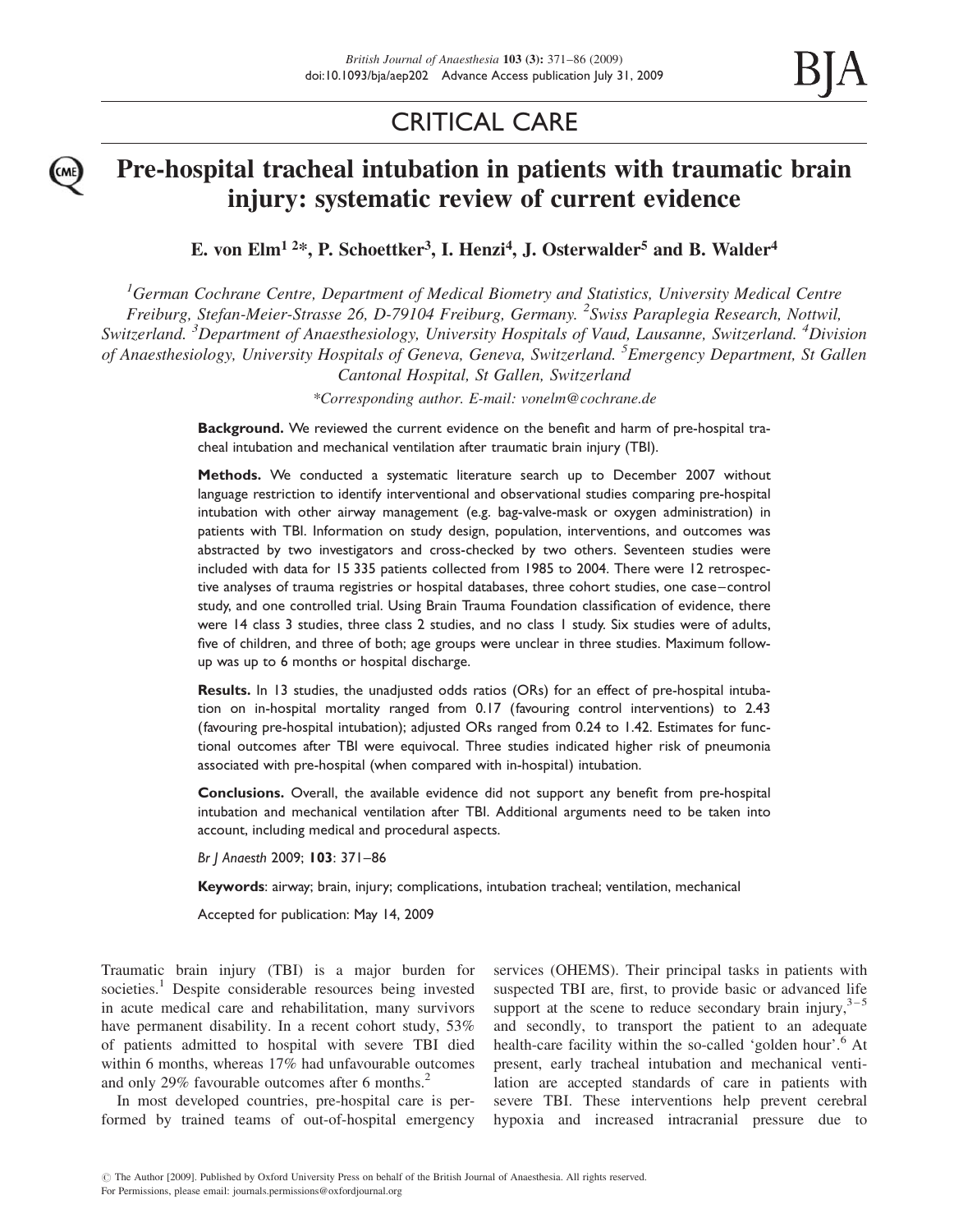uncontrolled hypercapnia and resulting cerebral vasodilatation. Both these mechanisms can lead to cerebral oedema and secondary brain injury. Tracheal intubation can prevent airway obstruction and aspiration of gastric contents when protective airway reflexes are absent. However, tracheal intubation can also be harmful. If performed in unfavourable settings and by unskilled staff, failure and resulting oxygen desaturation are more likely. Intubation on scene may increase the risk of early onset pneumonia.<sup>7</sup> Hyperventilation during the pre-hospital period can aggravate cerebral ischaemia and secondary brain injury with increased mortality.<sup>8</sup> Mechanical ventilation with uncontrolled positive pressure may reduce venous return from the cerebral circulation and increase cerebral oedema. Hence, it is controversial whether patients with severe TBI always benefit from pre-hospital intubation and mechanical ventilation. We aimed to review the current research evidence on benefit and harm of pre-hospital intubation and mechanical ventilation in patients with TBI.

# **Methods**

#### Systematic literature search

Two investigators (E.v.E. and B.W.) independently conducted literature searches for relevant studies of all designs in Medline, Embase, CINAHL, and the Cochrane Library without language restrictions. We used a sensitive systematic search strategy combining the free text and thesaurus terms 'traumatic brain injury', 'head injury', or 'head trauma' with 'intubation', 'ventilation', 'pre-hospital', 'outof-hospital', or 'emergency'. We included full publications published up to December 2007; meeting abstracts or letters were excluded. Bibliographies of retrieved reports and of relevant review articles were checked for additional articles.

We included studies if they compared patients with TBI receiving tracheal intubation and mechanical ventilation before hospital admission with those receiving other types of pre-hospital airway management. Studies were eligible, if they reported on patient-relevant endpoints such as mortality or functional outcome (e.g. Glasgow outcome scale) at the time of hospital discharge or later; studies reporting only on surrogate endpoints were excluded. Studies of patients with multiple injuries were included, if data on a well-defined subgroup of TBI patients were reported. Two reviewers (E.v.E. and B.W.) screened search results, retrieved eligible papers, and decided on study inclusion.

#### Data abstraction and outcome definitions

Data were abstracted by two investigators (I.H. and E.v.E.) and cross-checked by two others (B.W. and P.S.). We classified abstracted study outcomes as either benefit or harm outcomes. Benefit outcomes were reduction of mortality during the in-hospital period or later and 'good outcome' as defined by discharge destination or a scoring instrument. Harm outcomes were potential side-effects or complications of the intubation including procedure failure and ventilator-related pneumonia. Prolongation of the prehospital period due to field intubation was classified as harm outcome. If outcome data (e.g. for functional outcome) were dichotomized, we extracted the data as reported by the investigators. If outcomes were reported at several time points, we used data of the latest time point after injury. Disagreement on data abstraction was resolved by consensus. We assessed the relevance of each benefit and harm outcome for patients' life after TBI using elements of the GRADE methodology and classified them as 'critical', 'important', or 'not important'.9

#### Assessment of study quality

We assessed the methodological quality of included studies using the classification of evidence developed by the Brain Trauma Foundation.<sup>10</sup> We distinguished three classes of evidence: (i) good quality randomized controlled trial; (ii) moderate quality randomized controlled trial, good quality cohort study, or good quality case–control study; (iii) poor quality randomized controlled trial, moderate or poor quality cohort study, moderate or poor quality case–control study, case series, database- or registry-based study. Two investigators (B.W. and P.S.) independently classified each included paper; discrepancies were resolved by consulting a third reviewer (E.v.E.). We defined  $a$  priori two areas of potential study heterogeneity and extracted key information from each included study: (i) characteristics of study participants including age, severity of TBI assessed by Glasgow coma scale (GCS) or abbreviated injury score (AIS) for the head, or severity of all injuries assessed by injury severity score (ISS); and (ii) medical care during pre-hospital period including qualification of staff, intubation technique, rapid sequence induction (RSI), and ventilation parameters.

#### Data analyses

We calculated unadjusted odds ratios (ORs) and absolute risk differences (ARDs) with 95% confidence intervals (CI), if binary data were available. We defined  $OR >1$  and  $ARD >0$  as effects in favour of pre-hospital intubation and plotted forest plots for unadjusted effect estimates. We refrained from pooled data analyses because the designs, populations, and settings of included studies were heterogeneous and because we could not fully elucidate to what extent the same data were included in several reports for some studies. Forest and L'Abbé plots were drawn using STATA 9.

## **Results**

#### Included studies

We examined the abstracts of 252 reports and read 35 articles in full. Eighteen were subsequently excluded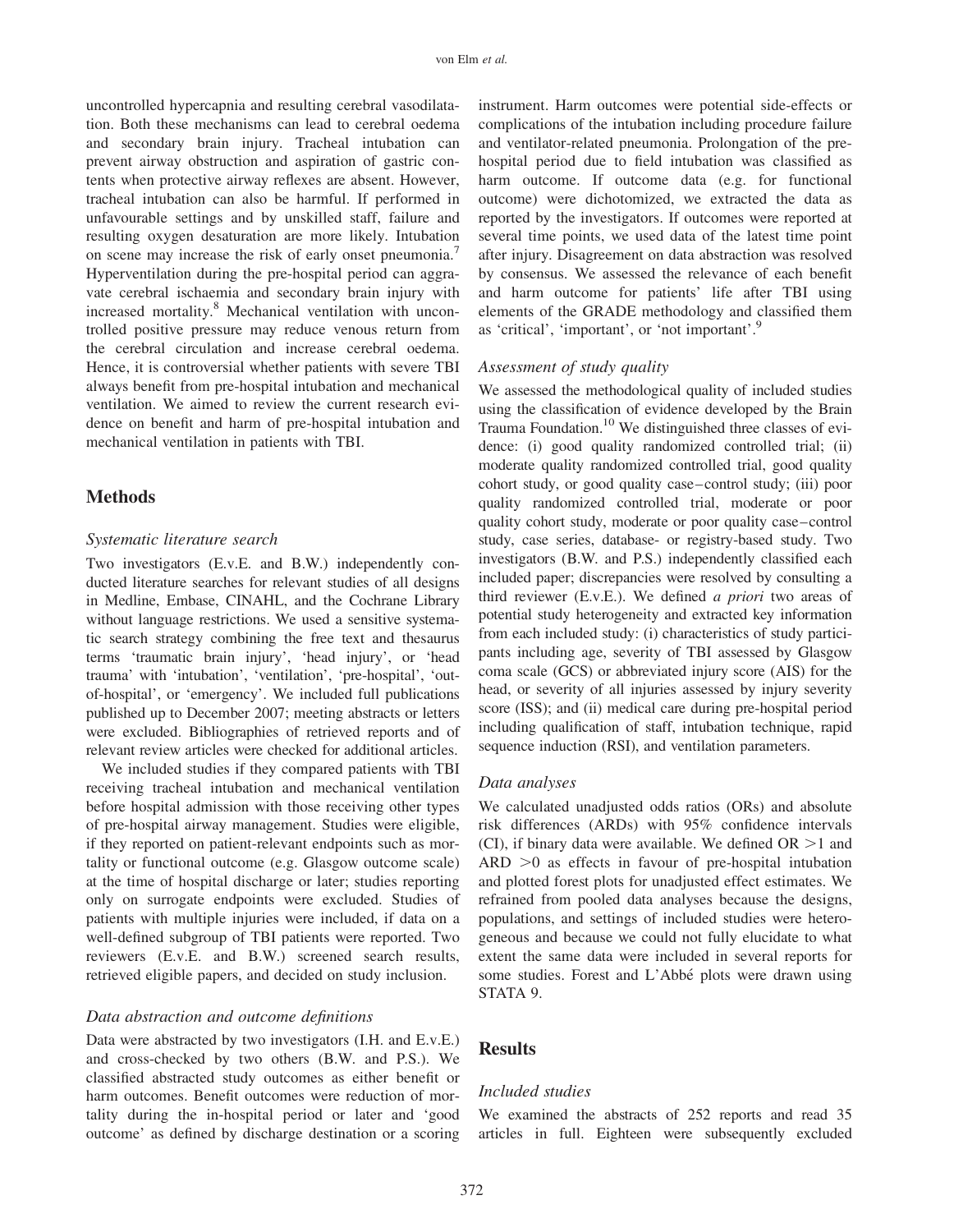(Fig. 1): of those, eight had a different scope<sup>11-18</sup> and four reported on irrelevant endpoints.<sup>19-22</sup> Four studies did not define distinct subgroups of TBI patients.<sup>23-26</sup> Two reports<sup>19</sup>  $27$  were excluded because they used the same registry data as one of the included studies.<sup>28</sup> We eventually included 17 articles published between 1997 and  $2007^7$   $^{28-43}$  reporting on patient data collected between 1985 and 2004.

Thirteen studies were conducted in the USA, and four in Europe (Table 1). Of the US studies, seven were from California, and of those five from San Diego County (with overlapping periods of data collection). In total, data for 15 335 patients were analysed. The size of study groups with pre-hospital intubation ranged from 21 to 1929 (median, 268), and of the comparison groups from 25 to 2301 (median, 276). Six studies<sup>28 30 35 38-40</sup> were in adults, five<sup>29 32 34 37 43</sup> in children, and three in both<sup>7 33 42</sup> (Table 2). In two studies, the number of children included was unclear;  $3641$  in one, age was not specified.<sup>31</sup>

### Assessment of study quality

#### Study design and classification of evidence

There were 12 retrospective analyses of trauma databases, registries, or hospital files,<sup>7 28-31 33 34 37-39 41 42</sup> three cohort studies,  $36\frac{40\frac{43}{9}}{20}$  one case-control study,  $35\frac{35}{9}$  and one controlled trial with treatment allocation by alternating date<sup>32</sup> (Table 1). Of the database studies, eight<sup>28 31 33 34</sup>  $37-39$   $42$  used trauma registries and four<sup>7</sup>  $29\frac{30}{1}$  hospital files. Two cohort studies<sup>40 43</sup> and the case–control study<sup>35</sup> had a historical control group. Using the Brain Trauma Foundation classification, we regarded 14 included studies<sup>7 28-31 33 34 36-39 41-43</sup> as class 3 evidence and three studies as class 2 evidence (Table 1).<sup>32 35 40</sup> There was no class 1 evidence. In six studies,  $33\frac{36}{38}$   $38\frac{39}{34}$   $41\frac{42}{34}$  the two reviewers' judgement on evidence classes differed and the final classification was made by consulting a third reviewer.



Fig 1 Flow chart of study selection.

#### Patient characteristics

Patient characteristics were used for statistical adjustment of results in seven of 16 studies with mortality estimates, and in two of six studies reporting on functional outcome measured by a score. None of the included studies adjusted any estimates of harm outcomes. Overall, 13 articles included group-specific age information; the mean or median age of patients ranged from  $1.0^{32}$  to  $44.8^{40}$  yr in the intubation groups, and from  $1.2^{32}$  to  $42.5^{40}$  yr in the control groups (Table 2). In two studies,  $30\,36$  the comparison groups differed in age by 5 yr or more; none adjusted for age. In 10 studies with group-specific information on neurological status, the mean or median initial GCS ranged from  $3.0^{31}$  33 to  $5.2^{30}$  in the intubation groups, and from  $4.4^{28}$  to  $8.0^{728}$  in the control groups. In four studies,  $7^{28}$   $^{29}$   $^{40}$ the groups differed by one GCS point or more. One study adjusted for  $GCS$ ,  $40$  another<sup>29</sup> did not. Adjustment for GCS was unclear in one study<sup>28</sup> and was not reported for the TBI subgroup in another.<sup>7</sup> In 10 studies with groupspecific information on the severity of TBI, the mean or median AIS of head region ranged from  $3.2^7$  to  $5.1^{29}$  in the intubation groups, and from  $2.7^7$  to  $5.0^{31}$  in the control groups. The maximum difference between the study groups in a single study was  $0.5$  AIS points. Two studies<sup>30</sup>  $43$  were restricted to isolated TBI. In 10 studies with group-specific information on the overall severity of injury, the mean or median ISS ranged from  $20.1^{36}$  to  $39.8^{29}$  in the intubation groups, and from  $18^7$  to  $35^{31}$  in the control groups. In three of these studies,<sup>7 28 29</sup> the difference between the groups was 5 ISS points or more. Adjustment for ISS was not done in one study, $29$  unclear in another, $28$  and not reported for the subgroup of headinjured patients in yet another study.<sup>7</sup>

#### Pre-hospital intubation and mechanical ventilation

In four articles,  $32 \times 35 \times 40$  pre-hospital intubation and ventilation protocols were described in detail. In two studies, paramedics received specific training within the study's framework for  $6^{32}$  and 8 h,<sup>35</sup> respectively. RSI was performed in all field-intubated patients in four studies $30\frac{35}{36}\frac{40}{16}$ and partly in three studies.<sup>29</sup> <sup>31</sup> <sup>38</sup> In one study,<sup>33</sup> patients were intubated without prior medication. The remaining nine reports<sup>7 28 32 34 37 39 41 – 43</sup> did not mention medication for intubation.

Four studies specified the pre-hospital airways management in the control group as bag-valve-mask ventilation<sup>32 34 35</sup> or spontaneous breathing.<sup>41</sup> None provided data on the inspired oxygen concentration used. The pre-hospital airway management of control groups was unclear in the remaining 13 studies. However, five studies<sup>7</sup> 30 36 – 38 mentioned that patients were intubated at hospital arrival. Two studies<sup>29 37</sup> distinguished between intubation in trauma and non-trauma centre hospitals, and another<sup>33</sup> between successful and attempted intubation.

Two study reports<sup>35 43</sup> described pre-defined goals for mechanical ventilation after successful intubation for all or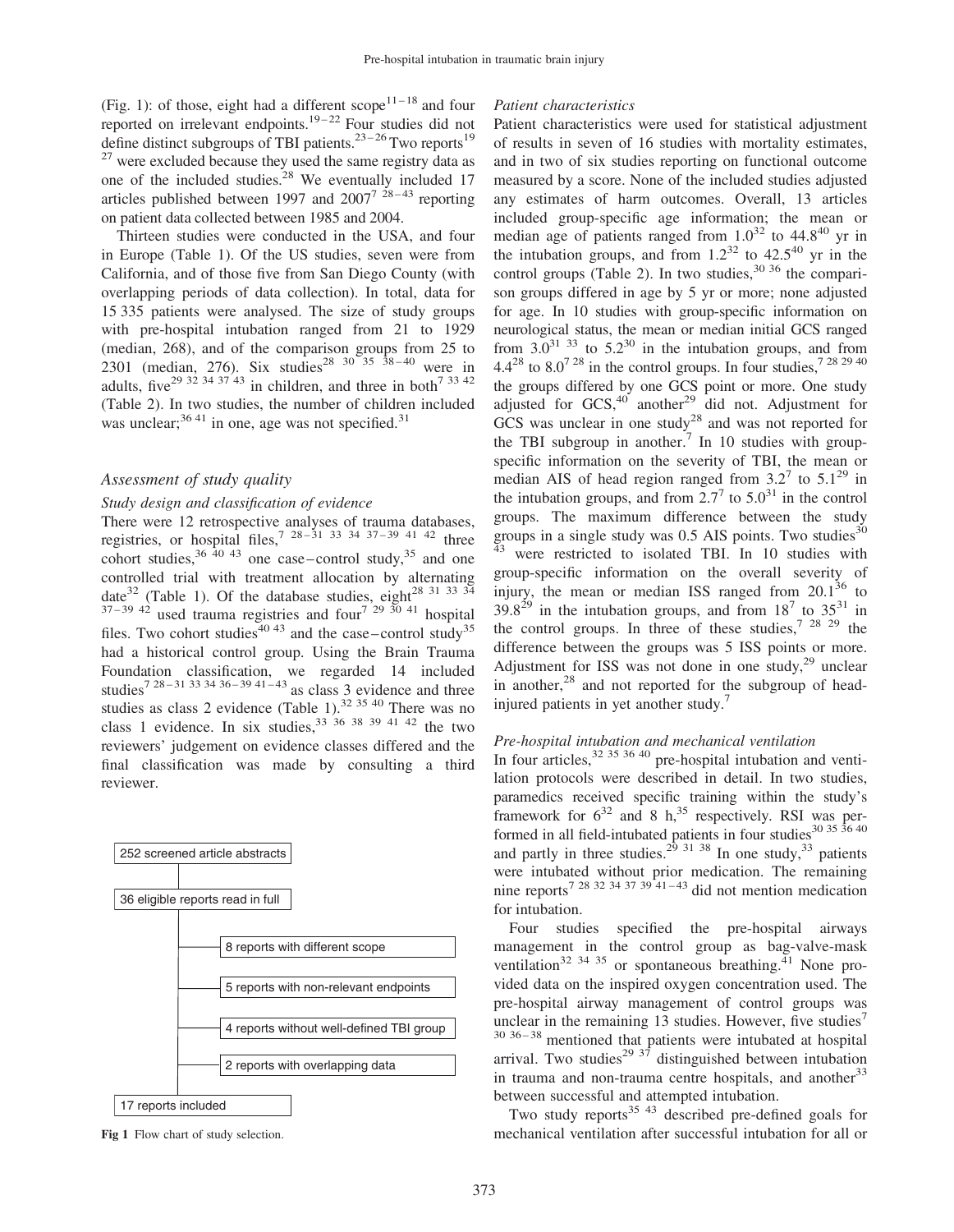Table 1 Characteristics of included studies. ALS, advanced life support; BLS, basic life support; ED, emergency department; RSI, rapid sequence intubation. \*On the basis of the number of study participants with TBI evaluat

| <b>Study</b>                                 | Design                                                                          | Period of data collection                                                                          | Study<br>size*      | Study region                                    | <b>Type of admitting hospital</b>                                                                        | <b>Study interventions</b>                                                                                                                   | Class of<br>evidence <sup>†</sup> |
|----------------------------------------------|---------------------------------------------------------------------------------|----------------------------------------------------------------------------------------------------|---------------------|-------------------------------------------------|----------------------------------------------------------------------------------------------------------|----------------------------------------------------------------------------------------------------------------------------------------------|-----------------------------------|
| Suominen and<br>colleagues <sup>29</sup>     | Database study                                                                  | January 1985 to December<br>1994                                                                   | 59                  | Province of Uusimaa<br>(Finland)                | 1 trauma centre (level 1)                                                                                | Pre-hospital vs intubation in ED of regional<br>hospital vs intubation in ED of trauma centre                                                | 3                                 |
| Sloane and<br>$\text{colleagues}^{30}$       | Database study                                                                  | Pre-hospital RSI: January 1988<br>to December 1995: RSI in ED:<br>January 1992 to December<br>1995 | 75                  | San Diego County,<br>CA (USA)                   | 1 trauma centre (level 1)                                                                                | Pre-hospital vs RSI in ED                                                                                                                    | 3                                 |
| Winchell and<br>$Hovt^{31}$                  | Database study                                                                  | January 1991 to December<br>1995                                                                   | 671                 | San Diego County,<br>CA (USA)                   | 6 trauma centres                                                                                         | Pre-hospital intubation vs other airway<br>management (unclear if aeromedical transport<br>is included)                                      | 3                                 |
| Gausche and<br>$\text{colleagues}^{32}$      | Controlled clinical trial<br>with treatment<br>allocation alternating<br>by day | March 1994 to January 1997                                                                         | 61                  | Los Angeles and<br>Orange counties, CA<br>(USA) | Los Angeles: 9 paediatric/13 adult<br>trauma centres; Orange: several<br>paramedic+tertiary care centres | Pre-hospital intubation vs bag-valve-mask                                                                                                    | 2                                 |
| Murray and<br>colleagues <sup>33</sup>       | Database study                                                                  | January 1995 to December<br>1997                                                                   | 795                 | Los Angeles<br>County, CA (USA)                 | 13 trauma centres                                                                                        | Pre-hospital intubation without medication vs<br>other; subgroup with failed pre-hospital<br>intubation                                      | 3                                 |
| Cooper and<br>colleagues <sup>34</sup>       | Database study                                                                  | Until October 1999                                                                                 | 578                 | National Pediatric<br>Trauma Registry<br>(USA)  | Not available                                                                                            | Pre-hospital intubation vs bag-valve-mask                                                                                                    | 3                                 |
| Davis and<br>colleagues <sup>35</sup>        | Case-control study<br>(historical controls)                                     | November 1998 to November<br>2000                                                                  | 670                 | San Diego County,<br>CA (USA)                   | 5 trauma centres                                                                                         | RSI vs other                                                                                                                                 | 2                                 |
| Bochicchio and<br>colleagues <sup>36</sup>   | Cohort study                                                                    | August 2000 to August 2001                                                                         | 191                 | Maryland (USA)                                  | 1 trauma centre (level 1)                                                                                | Pre-hospital vs ED intubation                                                                                                                | 3                                 |
| DiRusso and<br>colleagues <sup>37</sup>      | Database study                                                                  | April 1994 to January 2002                                                                         | 1018                | National Pediatric<br>Trauma Registry<br>(USA)  | 90 paediatric hospitals or trauma<br>centres                                                             | Pre-hospital <i>vs</i> intubation in non-trauma centre<br>vs intubation in trauma centre                                                     | 3                                 |
| Wang and<br>colleagues <sup>38</sup>         | Database study                                                                  | January 2000 to December<br>2002                                                                   | 4098                | Pennsylvania (USA)                              | 25 adult trauma centres                                                                                  | Pre-hospital vs ED intubation                                                                                                                | 3                                 |
| Eckert and<br>colleagues <sup>7</sup>        | Database study                                                                  | July 1998 to December 2002                                                                         | $363*$              | Illinois (USA)                                  | 1 trauma centre (level 1)                                                                                | Field intubation vs ED intubation                                                                                                            | 3                                 |
| Davis and<br>colleagues <sup>39</sup>        | Database study                                                                  | January 1987 to December<br>2003                                                                   | 2243                | San Diego County,<br>CA (USA)                   | 5 trauma centres                                                                                         | Pre-hospital intubation+air transport vs<br>ground transport+ED intubation                                                                   | 3                                 |
| Davis and<br>$\text{colleagues}^{28}$        | Database study                                                                  | January 1987 to December<br>2003                                                                   | 2813                | San Diego County,<br>CA (USA)                   | 5 trauma centres                                                                                         | Pre-hospital vs ED intubation                                                                                                                | 3                                 |
| Klemen and<br>$Grm$ ec <sup>40</sup>         | Cohort study (historical<br>controls)                                           | January 1998 to January 2004                                                                       | 124                 | Maribor (Slovenia)                              | 1 trauma centre                                                                                          | ALS incl. pre-hospital RSI by emergency<br>physician vs emergency medical technician<br>care                                                 | 2                                 |
| Lenartova L and<br>$\text{colleagues}^{41}$  | Database study                                                                  | October 1999 to March 2004                                                                         | $393^{\frac{8}{3}}$ | Austria                                         | 5 trauma centres (level 1)                                                                               | Pre-hospital intubation vs no pre-hospital<br>intubation                                                                                     | 3                                 |
| Hartl and<br>colleagues <sup>42</sup>        | Database study                                                                  | June 2000 to December 2004                                                                         | 1123                | New York State<br>(USA)                         | $5-22$ trauma centres (level 1 or 2)                                                                     | ALS incl. intubation vs BLS                                                                                                                  | 3                                 |
| Stanic-Canji and<br>$\text{colleagues}^{43}$ | Cohort study (historical<br>controls)                                           | Not reported                                                                                       | 60                  | Serbia                                          | Not reported                                                                                             | Adequate pre-hospital resuscitation (incl.<br>intubation+controlled ventilation as one of the<br>seven criteria) vs inadequate resuscitation | 3                                 |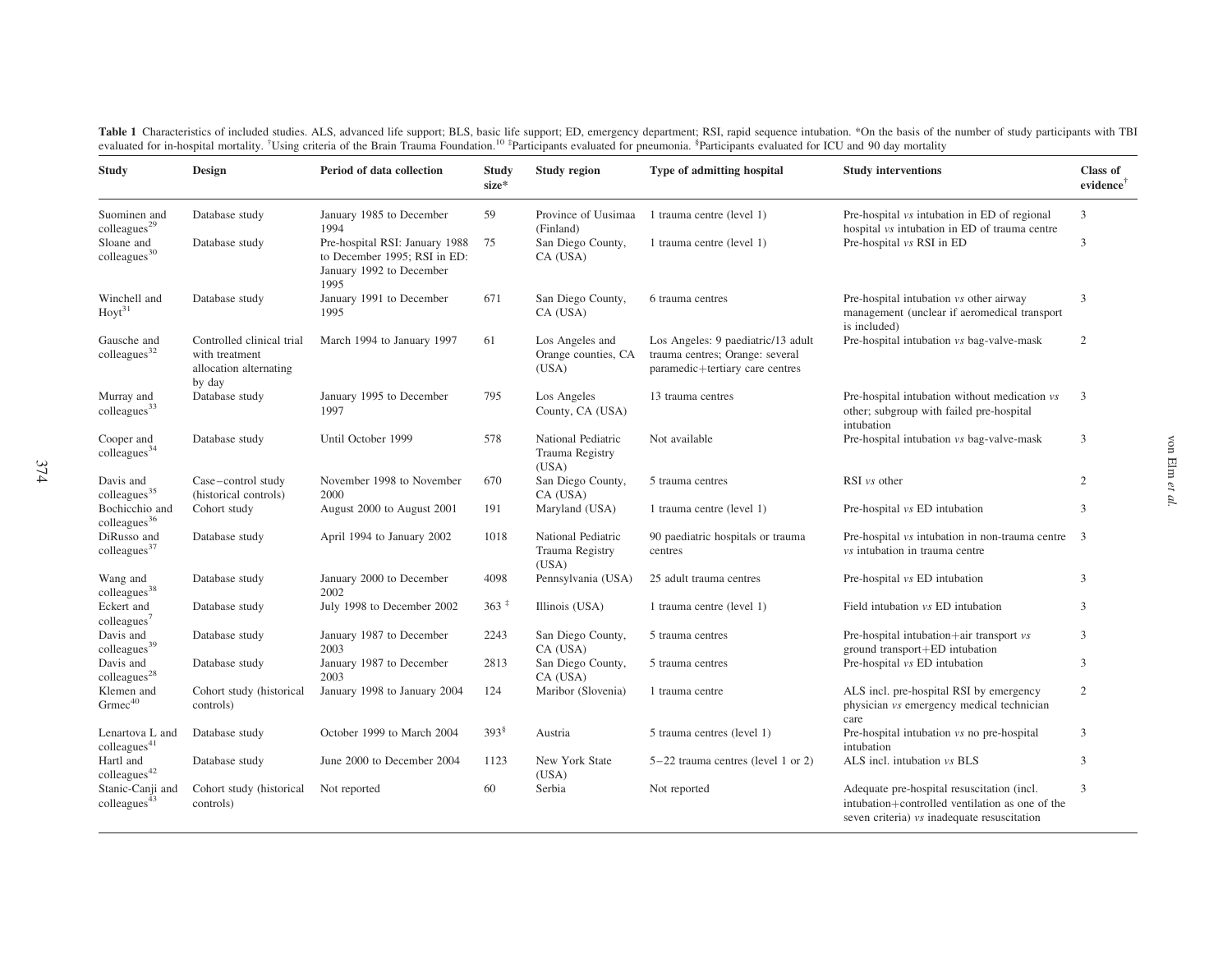Table 2 Patient characteristics. AIS, abbreviated injury score; ALS, advanced life support; CPR, cardiopulmonary resuscitation; ED, emergency department; GCS, Glasgow coma scale; IQR, inter-quartile range; ISS, injury severity score; MTOS, Major Trauma Outcome Study; NA, not available; RHISS, relative head injury severity scale; RSI, rapid sequence intubation; TBI, traumatic brain injury. \*Mean (sp or range) if not indicated otherwise. <sup>†</sup>Data of all study participants. <sup>‡</sup>GCS was 3 in 75 (93%) patients. <sup>§</sup>GCS was 3 in 443 (62%) patients. <sup>†</sup>Calculated from published data

| <b>Study</b>                                       | Population           | Inclusion<br>criteria;<br>definition of                                                                                                                   | Exclusion criteria Age $(yr)^*$                                                                                                                                         |                                                                                                          |                                                                             | Glasgow coma scale*        |                                    | <b>Head abbreviated injury</b><br>score* |                                    | Injury severity score*                                                             |                                                      | Respiratory parameters*                                    |                                                            |
|----------------------------------------------------|----------------------|-----------------------------------------------------------------------------------------------------------------------------------------------------------|-------------------------------------------------------------------------------------------------------------------------------------------------------------------------|----------------------------------------------------------------------------------------------------------|-----------------------------------------------------------------------------|----------------------------|------------------------------------|------------------------------------------|------------------------------------|------------------------------------------------------------------------------------|------------------------------------------------------|------------------------------------------------------------|------------------------------------------------------------|
|                                                    |                      | study group with<br>TBI                                                                                                                                   |                                                                                                                                                                         | Pre-hospital<br>intubation                                                                               | Control<br>intervention                                                     | Pre-hospital<br>intubation | Control<br>intervention intubation | Pre-hospital                             | Control<br>intervention intubation | Pre-hospital                                                                       | Control<br>intervention                              | Pre-hospital<br>intubation                                 | Control<br>intervention                                    |
| Suominen<br>and<br>$\rm{colleagues}^{29}$          | Paediatric           | Head/neck AIS 4<br>or more, age $\leq 16$<br>yr, required<br>intensive care, or<br>died before<br>admission                                               | Incomplete<br>information on<br>intubation timing,<br>arrival at hospital<br>$>150$ min after<br>accident                                                               | $11.2(5.0 -$<br>15.8)                                                                                    | $10.2(0.2 -$<br>15.9                                                        | $4.3(3-11)$                | $6.6(4-12)$                        | $5.1(5-6)$                               | $4.8(4-5)$                         | $39.8(25-75)$                                                                      | $31.4(16-50)$ NA                                     |                                                            | <b>NA</b>                                                  |
| Sloane and<br>$\text{colleagues}^{30}$             | Adult                | Isolated head<br>injury GCS 8 or<br>less, ISS 9 or<br>more, head/neck<br>AIS 3 or more, all<br>other AIS 3 or<br>less                                     | Interfacility<br>transfers.<br>intubation before<br>arrival of<br>aeromedical crews,<br>incomplete records<br>nasotracheal<br>intubation,<br>non-RSI,<br>cricothyrotomy | 26.2                                                                                                     | 36.2                                                                        | 5.2                        | 5.8                                | 4.8                                      | 4.7                                | 31.4                                                                               | 29.0                                                 | <b>NA</b>                                                  | <b>NA</b>                                                  |
| Winchell and Age not<br>$\text{Hov}^{31}$          | defined              | MTOS criteria,<br>GCS 8 or less.<br>blunt injury,<br>subgroup with<br>head/neck AIS 4<br>or more (severe<br>head injury)                                  | NA.                                                                                                                                                                     | 33.3                                                                                                     | 34.3                                                                        | Mean: 4.5;<br>median: 3    | Mean: 4.0;<br>median: 3            | Mean: 4.6;<br>median: 5                  | Mean: 4.7;<br>median: 5            | Mean: 33;<br>median: 29                                                            | Mean: 35;<br>median: 30                              | <b>NA</b>                                                  | <b>NA</b>                                                  |
| Gausche and Paediatric<br>colleagues <sup>32</sup> |                      | Age 12 yr or less<br>or weight 40 kg or<br>less; subgroup<br>with closed/open<br>head trauma with<br>non-purposeful<br>response or no<br>response to pain | Incomplete records Median: 1                                                                                                                                            | $( IQR 0.25 -$<br>$3.3)$ <sup>1</sup>                                                                    | Median: 1.2<br>$( IQR 0-3.5)^{\dagger}$                                     | <b>NA</b>                  | <b>NA</b>                          | <b>NA</b>                                | <b>NA</b>                          | <b>NA</b>                                                                          | <b>NA</b>                                            | Median<br>oxygen<br>saturation:<br>97% (IOR:<br>$93 - 100$ | Median<br>oxygen<br>saturation:<br>98% (IQR:<br>$92 - 100$ |
| Murray and<br>colleagues <sup>33</sup>             | Paediatric+<br>adult | Field GCS 8 or<br>less and AIS head<br>3 or more                                                                                                          | <b>NA</b>                                                                                                                                                               | 34                                                                                                       | 34                                                                          | Median: $3‡$               | Median: $3§$                       | $4.4^{\degree}$                          | 4.6 <sup>1</sup>                   | 29.6                                                                               | 26.7                                                 | NA                                                         | <b>NA</b>                                                  |
| Cooper and<br>$\text{colleagues}^{34}$             | Paediatric           | Children with<br>head injury (AIS<br>>3                                                                                                                   | <b>NA</b>                                                                                                                                                               | Age groups<br>$(yr):$ <1: 4%;<br>$1-4:21\%;5-$<br>9: $25\%$ ; 10-<br>14: 32%; 15+: $10-14$ : 18%;<br>18% | Age groups<br>(yr): <1: $5\%$ ;<br>$1-4:35\%$ :<br>$5-9:31\%$<br>$15+:10\%$ | <b>NA</b>                  | <b>NA</b>                          | <b>NA</b>                                | <b>NA</b>                          | ISS groups:<br>$1-9:0\%;10-$<br>$19:11\%;20-$<br>75: 80%; NA: 20-75: 85%;<br>$9\%$ | ISS groups:<br>$1-9:0\%$<br>$10-19:10\%$ ;<br>NA: 5% | <b>NA</b>                                                  | <b>NA</b>                                                  |

Continued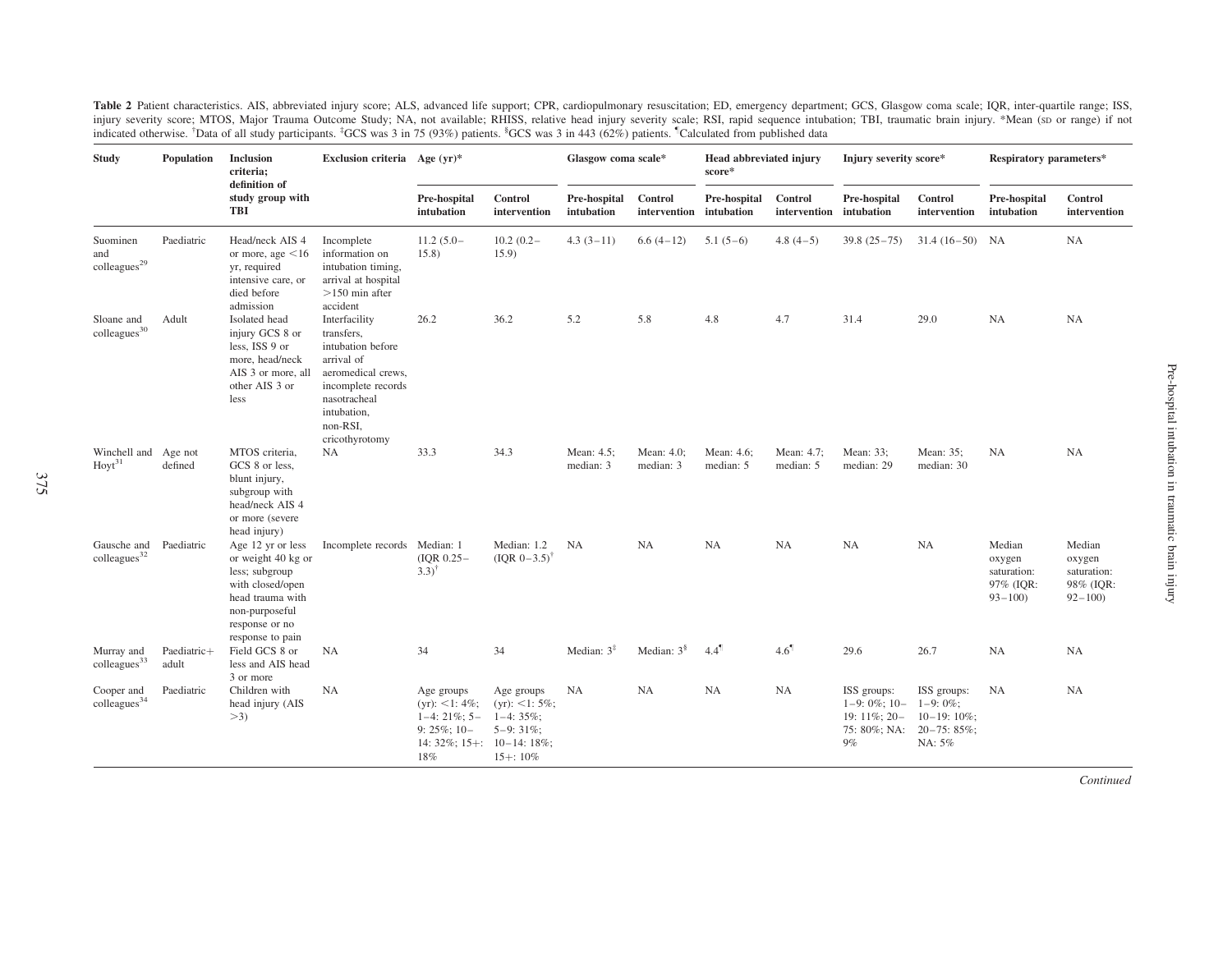| <b>Study</b>                                  | Population                                   | <b>Inclusion</b><br>criteria;                                                                                           | Exclusion criteria Age $(yr)^*$                                                                                                                                                                                   |                            |                                                                                       | Glasgow coma scale*        |                                    | <b>Head abbreviated injury</b><br>score* |                                    | Injury severity score* |                         | Respiratory parameters*                                                                                  |                                                                                                          |
|-----------------------------------------------|----------------------------------------------|-------------------------------------------------------------------------------------------------------------------------|-------------------------------------------------------------------------------------------------------------------------------------------------------------------------------------------------------------------|----------------------------|---------------------------------------------------------------------------------------|----------------------------|------------------------------------|------------------------------------------|------------------------------------|------------------------|-------------------------|----------------------------------------------------------------------------------------------------------|----------------------------------------------------------------------------------------------------------|
|                                               |                                              | definition of<br>study group with<br><b>TBI</b>                                                                         |                                                                                                                                                                                                                   | Pre-hospital<br>intubation | Control<br>intervention                                                               | Pre-hospital<br>intubation | Control<br>intervention intubation | Pre-hospital                             | Control<br>intervention intubation | Pre-hospital           | Control<br>intervention | Pre-hospital<br>intubation                                                                               | Control<br>intervention                                                                                  |
| Davis and<br>$\rm{colleagues}^{35}$           | Adult                                        | 18 yr or older,<br>major trauma,<br>GCS $3-8$ ,<br>transport 10 min<br>or more,<br>intubation without<br>RSI impossible | No i.v. access,<br>CPR before RSI,<br>intubation<br>impossible after<br>RSI, head/neck<br>AIS $<$ 2, neck<br>injury, MTOS<br>criteria not<br>fulfilled, survival<br>$<$ 30 min after<br>accident or ED<br>arrival | 37.1                       | 36.8                                                                                  | NA                         | <b>NA</b>                          | 3.91                                     | 3.92                               | 27.6                   | 26.3                    | Arterial blood<br>gas at hospital<br>arrival: pH:<br>7.36; $Po_2$ : 315<br>mm Hg; $PCO2$ :<br>34.9 mm Hg | Arterial blood<br>gas at hospital<br>arrival: pH:<br>7.36; $Po_2$ : 216<br>mm Hg; $PCO2$ :<br>38.3 mm Hg |
| Bochicchio<br>and<br>$\text{colleagues}^{36}$ | Adult,<br>unclear if<br>children<br>included | Trauma, GCS <9,<br>AIS head $<$ 2                                                                                       | Survival $<$ 48 h,<br>failed field<br>intubation, long<br>field extrication,<br>interhospital<br>transfer                                                                                                         | 35(21)                     | 40(15)                                                                                | 4(0.8)                     | 4.4(2.1)                           | 4.9(0.7)                                 | 4.5(0.9)                           | 20.1(8)                | 19.2(9)                 | Field $O_2$ sat.:<br>$89\%$ (7)                                                                          | $91\%$ (6)                                                                                               |
| DiRusso and<br>colleagues <sup>37</sup>       | Paediatric                                   | Age $\leq$ 20 yr<br>subgroup with<br>severe head injury<br>(defined by<br>$RHISS=3)$                                    | <b>NA</b>                                                                                                                                                                                                         | 9.1(5.4)                   | Intubation in: NA<br>trauma centre<br>8.0(5.4);<br>non-trauma<br>centre 7.05<br>(5.2) |                            | <b>NA</b>                          | <b>NA</b>                                | NA                                 | <b>NA</b>              | NA                      | NA                                                                                                       | NA                                                                                                       |
| Wang and<br>$\rm{colleagues}^{38}$            | Adult                                        | Age $>18$ yr head/<br>neck AIS 3 or<br>more                                                                             | Interhospital<br>transfer,<br>pre-hospital care<br>not by ALS team,<br>intubation after ED<br>stay or no<br>intubation                                                                                            | <b>NA</b>                  | <b>NA</b>                                                                             | <b>NA</b>                  | <b>NA</b>                          | $4.4^{\P}$                               | $4.1^{\circ}$                      | NA                     | <b>NA</b>               | NA                                                                                                       | <b>NA</b>                                                                                                |
| Eckert and<br>colleagues'                     | Paediatric+<br>adult                         | Patient with<br>trauma requiring<br>urgent airway<br>management;<br>subgroup with<br>head injury                        | Burn injury; death<br>within 48 h                                                                                                                                                                                 | 36 $(20)^{\dagger}$        | 35 $(21)$ <sup>†</sup>                                                                | $4(2)^{1}$                 | $8(5)^{\dagger}$                   | 3.2(1.3)                                 | 2.7(1.8)                           | $26(7)$ <sup>†</sup>   | 18 $(14)^{\dagger}$     | Base deficit (at $-6(3)$ )<br>admission):<br>$-5(6)$                                                     |                                                                                                          |
| Davis and<br>colleagues <sup>39</sup>         | Adult                                        | MTOS criteria,<br>head/neck $AIS > 3$                                                                                   | Neck injury,<br>incomplete data,<br>interhospital<br>transport                                                                                                                                                    | 33.0                       | 37.5                                                                                  | 4.1                        | 4.6                                | 4.42                                     | 4.42                               | 32.9                   | 31.2                    | NA                                                                                                       | <b>NA</b>                                                                                                |
| Davis and<br>$\rm{colleagues}^{28}$           | Adult                                        | MTOS criteria,<br>head/neck $AIS > 3$                                                                                   | Neck injury                                                                                                                                                                                                       | 35.3                       | 37.6                                                                                  | 4.4                        | 8.0                                | 4.6                                      | 4.2                                | 36.6                   | 28.3                    | NA                                                                                                       | <b>NA</b>                                                                                                |
| Lenartova<br>and<br>$\text{colleagues}^{41}$  | Adult (few<br>children<br>included)          | Initial GCS 8 or<br>less or<br>deteriorating to<br>GCS 8 or less<br>within first 48 h                                   | Patients who died<br>at scene, during<br>transport, or<br>immediately after<br>ED admission                                                                                                                       | 48.9 (20.8)                |                                                                                       | 5.6(2.9)                   |                                    | <b>NA</b>                                |                                    | 27.0(12.7)             |                         | Pre-hospital oxygen saturation:<br>96-97%: 31.5%; 98-100%:<br>47.7%                                      | $\langle 90\% : 7.2\% ; 90-95\% : 13.6\% ;$                                                              |

376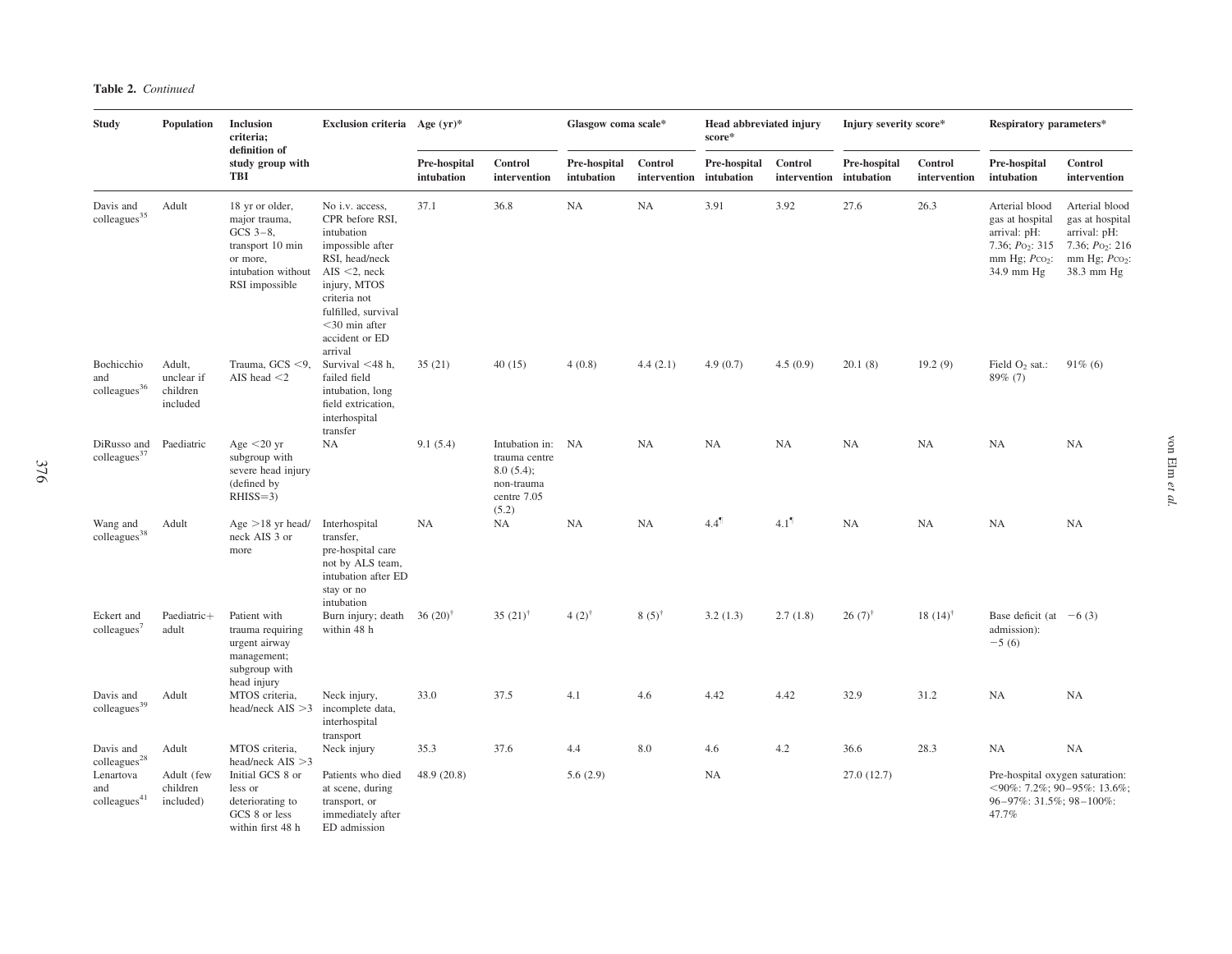|                                                                                                                                   | 86% (11);<br>$89\%$ $(8)$                                                 | ≸                                                                                                          |
|-----------------------------------------------------------------------------------------------------------------------------------|---------------------------------------------------------------------------|------------------------------------------------------------------------------------------------------------|
| ≸                                                                                                                                 | (10); Hosp.<br>arrival: $96\%$<br>initial: $84%$<br>saturation:<br>Oxygen | $\widehat{\mathcal{C}}$<br>$\lessapprox$                                                                   |
|                                                                                                                                   | Median: 23;<br>IQR: 17-25                                                 | Ź                                                                                                          |
| Ź                                                                                                                                 | Median: 24;<br>IQR: 16-26                                                 | $\mathbb{E}^{\mathsf{A}}$                                                                                  |
|                                                                                                                                   | $\mathbb{Z}^4$                                                            | $\mathbb{E}^{\mathsf{A}}$                                                                                  |
|                                                                                                                                   |                                                                           | $\mathbb{X}^{\mathsf{A}}$                                                                                  |
| GCS score: 3-5 in 53.7%, NA                                                                                                       | Median: 6; $NA$<br>IQR: $4-8$                                             | 5.17                                                                                                       |
| 6-8 in 33.3%, $>9$ in<br>$13.0\%$                                                                                                 | Median: 5;<br>IQR: $3-8$                                                  | 5                                                                                                          |
|                                                                                                                                   | 42.5 (21.3);<br>range: 18-<br>82                                          | 11.2                                                                                                       |
| 36.0 (20.6); range: 0.1-93.7                                                                                                      | range: 18-86<br>44.8 (23.6);                                              | 10.4                                                                                                       |
| score=6 on any<br>stroke; GCS=3<br>subarachnoid<br>haemorrhage<br>secondary to<br>aneurysm or<br>with pupils<br>GCS motor<br>day; | bilaterally fixed<br>NA                                                   | $\mathbb{X}^{\mathsf{A}}$                                                                                  |
| Paediatric+ Arrival at trauma<br>centre within 24<br>h; GCS $<$ 9                                                                 | GCS <9, ISS<br>>15, AIS head<br>>3                                        | requiring surgical<br>$\leq$ 17 yr, GCS <8<br>treatment, age<br>craniocerebral<br>injuries not<br>Isolated |
| adult                                                                                                                             |                                                                           |                                                                                                            |
| $\text{colleagues}^{42}$<br>Hartl and                                                                                             | Klemen and Adult<br>Grme $c^{40}$                                         | Stanic-Canji Paediatric<br>$\rm{colleages}^{43}$<br>and                                                    |

part of included patients, but none reported on the chosen inspired oxygen fraction level. Five studies<sup>32 35</sup> 36 40 41 reported on measured respiratory parameters: three<sup>36 40 41</sup> on oxygen saturation at baseline or time of hospital admission or both; one<sup>32</sup> on median oxygen saturation; and one<sup>35</sup> on arterial blood gases measured at hospital admission. Hyperventilation was described in two studies: 6% of intubated patients were hyperventilated in one study<sup>41</sup> and all patients with signs of clinical deterioration in another.<sup>40</sup> No study mentioned hypoventilation.

#### Relevance of study outcomes

We assessed the relevance of the reported outcomes for our research question.<sup>9</sup> Most studies reported on mortality during hospital stay. For mortality estimates, only one study<sup>41</sup> used a fixed time interval of 90 days, which exceeded an average length of hospital stay for TBI. We deemed 'in-hospital mortality' a critical outcome. After current recommendations on TBI research, $44$  we considered functional outcome another critical outcome, if measured by validated scoring instruments 6 months or more after the injury. Only one study<sup>40</sup> used such an endpoint. We regarded functional outcome at the time of hospital discharge as an important (but not critical) outcome. Discharge destination was not deemed important because it is not a valid surrogate of patients' outcome.

Harm outcomes related to pre-hospital airway management were deemed critical outcomes. However, the studies used various definitions for harm outcomes and most of them reported sparse data only.

# Summary of reported study outcomes

#### Reduction of mortality

Fifteen studies reported mortality during the in-hospital period. None provided information on the actual length of survival after injury. In 13 studies, the unadjusted ORs for an effect of pre-hospital intubation on in-hospital mortality ranged from 0.17 (95% CI: 0.10–0.31)<sup>33</sup> to 2.43 (95% CI:  $1.78-3.33$ <sup>31</sup> (Fig. 2, Table 3). The absolute differences for in-hospital mortality risk ranged from  $-21.8\%^{31}$  to  $38.2\%$ <sup>33</sup> (Table 3) and the corresponding event rates from  $14.3\%$ <sup>30</sup> to  $81.5\%$ <sup>33</sup> for pre-hospital intubation and from 12.4%<sup>36</sup> to 68.0%<sup>32</sup> for other airway management (Fig. 3). The point estimates of eight studies<sup>28 29 32 33 35 – 38</sup> favoured other airway management and of five studies $30\frac{31\frac{34}{39}}{49\frac{30}{31}}$ pre-hospital intubation. Seven studies<sup>28 33</sup> 35 38-40 42 reported adjusted ORs for in-hospital mortality estimates ranging from 0.24 (95% CI: 0.11 – 0.49)<sup>33</sup> to 1.42 (95% CI:  $1.13-1.78$ <sup>39</sup> (Table 3). In most of these studies, the selected confounding factors included age, sex, and at least one measure of injury severity. In two studies, it was unclear which factors were selected for adjustment.<sup>28 35</sup>

One study<sup>40</sup> reported 1 and 24 h mortality. At both time points, pre-hospital advanced life support and rapid sequence intubation was superior to standard pre-hospital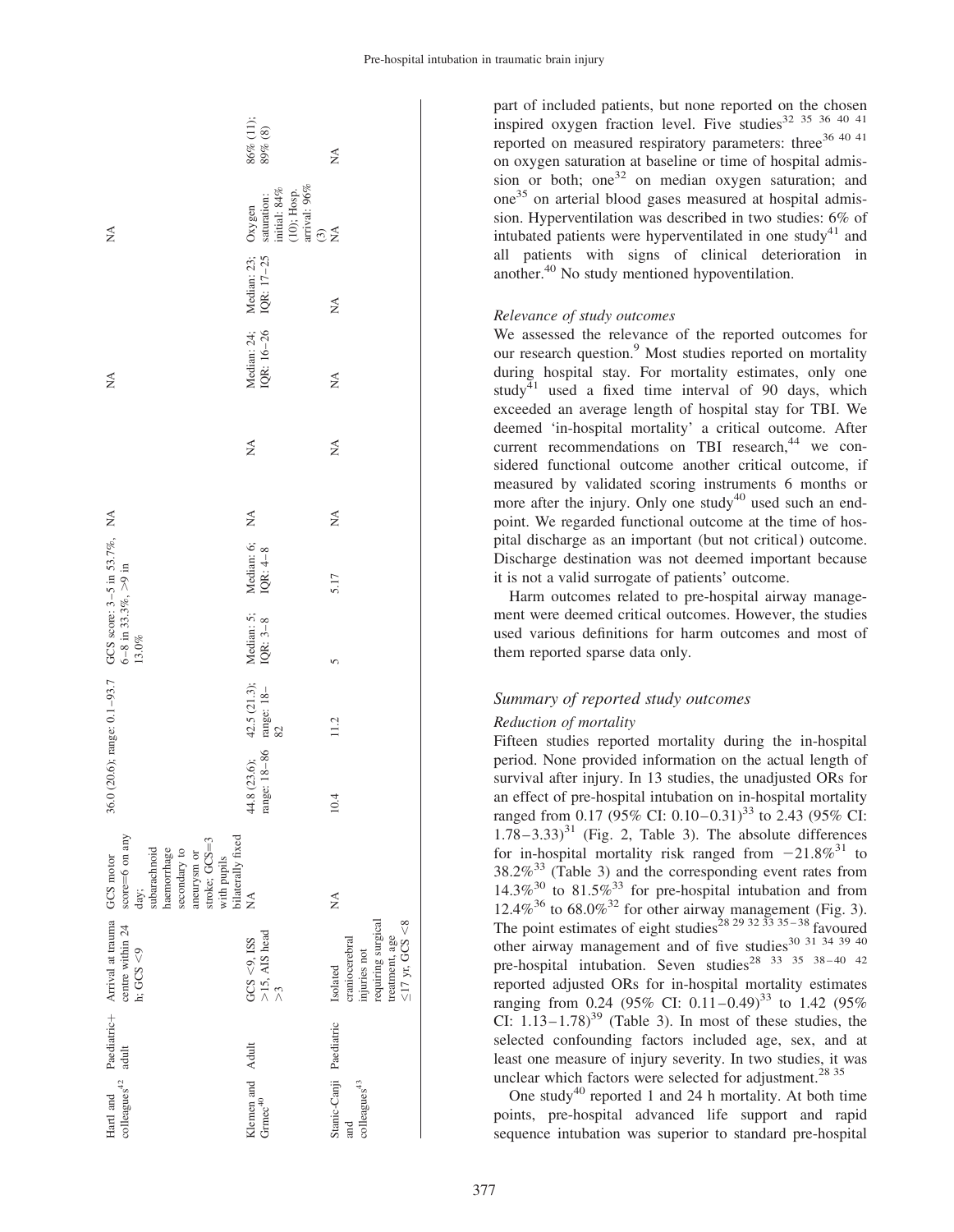#### von Elm et al.

|                                                                            |                                 |                                 | Odds ratio          |                     | No. of event/participants in:       |
|----------------------------------------------------------------------------|---------------------------------|---------------------------------|---------------------|---------------------|-------------------------------------|
| Study                                                                      | End of data collection          |                                 | (95% CI)            | Intubation<br>group | Other airway<br>management<br>group |
| In-hospital mortality                                                      |                                 |                                 |                     |                     |                                     |
| Suominen and colleagues <sup>29</sup>                                      | December 1994                   |                                 | 0.76(0.27, 2.16)    | 18/35               | 14/24                               |
| Sloane and colleagues <sup>30</sup>                                        | December 1995                   |                                 | 1.71 (0.43, 6.82)   | 12/54               | 3/21                                |
| Winchell and colleagues <sup>31</sup>                                      | December 1995                   |                                 | 2.43 (1.78, 3.33)   | 163/284             | 138/387                             |
| Gausche and colleagues <sup>32</sup>                                       | January 1997                    |                                 | 0.71(0.23, 2.19)    | 17/25               | 27/36                               |
| Murray and colleagues <sup>33</sup>                                        | December 1997                   |                                 | 0.17(0.10, 0.31)    | 309/714             | 66/81                               |
| Cooper and colleagues <sup>34</sup>                                        | October 1999                    |                                 | 1.02(0.66, 1.57)    | 48/99               | 230/479                             |
| Davis and colleagues <sup>35</sup>                                         | November 2000                   |                                 | $0.62$ (0.43, 0.89) | 152/502             | 69/168                              |
| Bochicchio and colleagues <sup>36</sup>                                    | August 2001                     |                                 | 0.47(0.22, 1.02)    | 14/113              | 18/78                               |
| DiRusso and colleagues <sup>37</sup>                                       | January 2002                    |                                 | 0.49(0.38, 0.62)    | 244/528             | 313/490                             |
| Wang and colleagues <sup>38</sup>                                          | December 2002                   |                                 | $0.42$ (0.37, 0.48) | 649/2301            | 871/1797                            |
| Davis and colleagues <sup>39</sup>                                         | December 2003                   |                                 | 1.03(0.87, 1.21)    | 428/993             | 531/1250                            |
| Davis and colleagues <sup>28</sup>                                         | December 2003                   |                                 | 0.39(0.34, 0.46)    | 372/884             | 1250/1929                           |
| Klemen and Grmec <sup>40</sup>                                             | January 2004                    |                                 | 1.11 (0.54, 2.28)   | 25/60               | 25/64                               |
| 1 h mortality<br>Klemen and Grmec <sup>40</sup>                            | January 2004                    |                                 | 8.57 (1.85, 39.84)  | 13/60               | 2/64                                |
| 24h mortality<br>Klemen and Grmec <sup>40</sup>                            | January 2004                    |                                 | 2.71 (1.02, 7.22)   | 15/60               | 7/64                                |
|                                                                            |                                 |                                 |                     |                     |                                     |
| Mortality in intensive care unit<br>Lenartova and colleagues <sup>41</sup> | March 2004                      |                                 | 0.54(0.29, 1.00)    | 15/69               | 110/324                             |
| 90-day mortality<br>Lenartova and colleagues <sup>41</sup>                 | March 2004                      |                                 | 0.54(0.30, 0.97)    | 18/69               | 128/324                             |
|                                                                            |                                 |                                 |                     |                     |                                     |
|                                                                            |                                 |                                 |                     |                     |                                     |
|                                                                            | 0.1                             | 10                              |                     |                     |                                     |
|                                                                            | Favours other airway management | Favours pre-hospital intubation |                     |                     |                                     |

Fig 2 Overview of unadjusted estimates of mortality.

care without intubation (Table 3; Fig. 2). Another study<sup>41</sup> reported mortality in the intensive care unit and after 90 days. At both time points, the control intervention was superior.

#### Functional outcome

Five studies<sup>3 30 31 37 38</sup> reported functional outcome defined by destination at hospital discharge (Table 3). In two studies,<sup>31 37</sup> good outcome was defined as discharge to home, and in three studies $^{30}$   $^{35}$   $^{38}$  as discharge to home, rehabilitation, psychiatric facility or jail, or signing out against medical advice. None of these studies included data on the time elapsed between trauma and hospital discharge. Three studies $^{35}$   $^{37}$   $^{38}$  reported better outcome with control interventions, and one study<sup>31</sup> with pre-hospital intubation (Table 3, Fig. 4). One small study<sup>30</sup> was inconclusive. In two studies, estimates were adjusted for confounding factors; $35 \times 38$  both were in favour of the control interventions (Table 3).

Six studies<sup>32 34 37</sup> <sup>38 40 41</sup> used scoring instruments for functional outcome. 'Good outcome' was defined as functional independence measure (FIM) level of  $5-7;^{34}$ 'normal' FIM  $score^{37}$  (without definition of 'normal'); modified Pediatric Cerebral Performance Category Scale indicating either normal status, no change from baseline,

or mild disability, $32$  favourable final outcome (i.e. good recovery or moderate disability)<sup>41</sup> or functional impairment score of  $0-5$  (i.e. mild impairment) on a scale ranging from 0 to  $15^{38}$  In two studies,<sup>34 40</sup> pre-hospital intubation was superior with regard to functional outcome by score; in two others,<sup>37 38</sup> the control groups fared better (Fig. 4). Two studies<sup>32 41</sup> were inconclusive. One study<sup>37</sup> stratified by severity of head injury and another<sup>38</sup> used propensity scores for adjustment. In both, adjusted functional outcomes were in favour of the control interventions.  $One<sup>37</sup>$  included only percentage data for functional outcomes (not shown in Fig. 4).

#### Harm outcomes

Seven<sup>7 30 32-36</sup> studies reported on harmful effects of prehospital intubation or other airway management (Table 4). In five studies,  $30\frac{32-35}{2}$  the frequency of different procedure failures or complications during airway management were reported. With pre-hospital intubation, intubation failure or complication rates ranged from  $2.1\%^{30}$  to  $41.1\%^{35}$ (Table 4). Two reports<sup>30 34</sup> included absolute numbers of intubation failures in the pre-hospital and in-hospital period; study results were inconclusive (Fig. 5). Three studies<sup>7 30 36</sup> reported on pneumonia after pre-hospital or in-hospital intubation; it was the primary study outcome in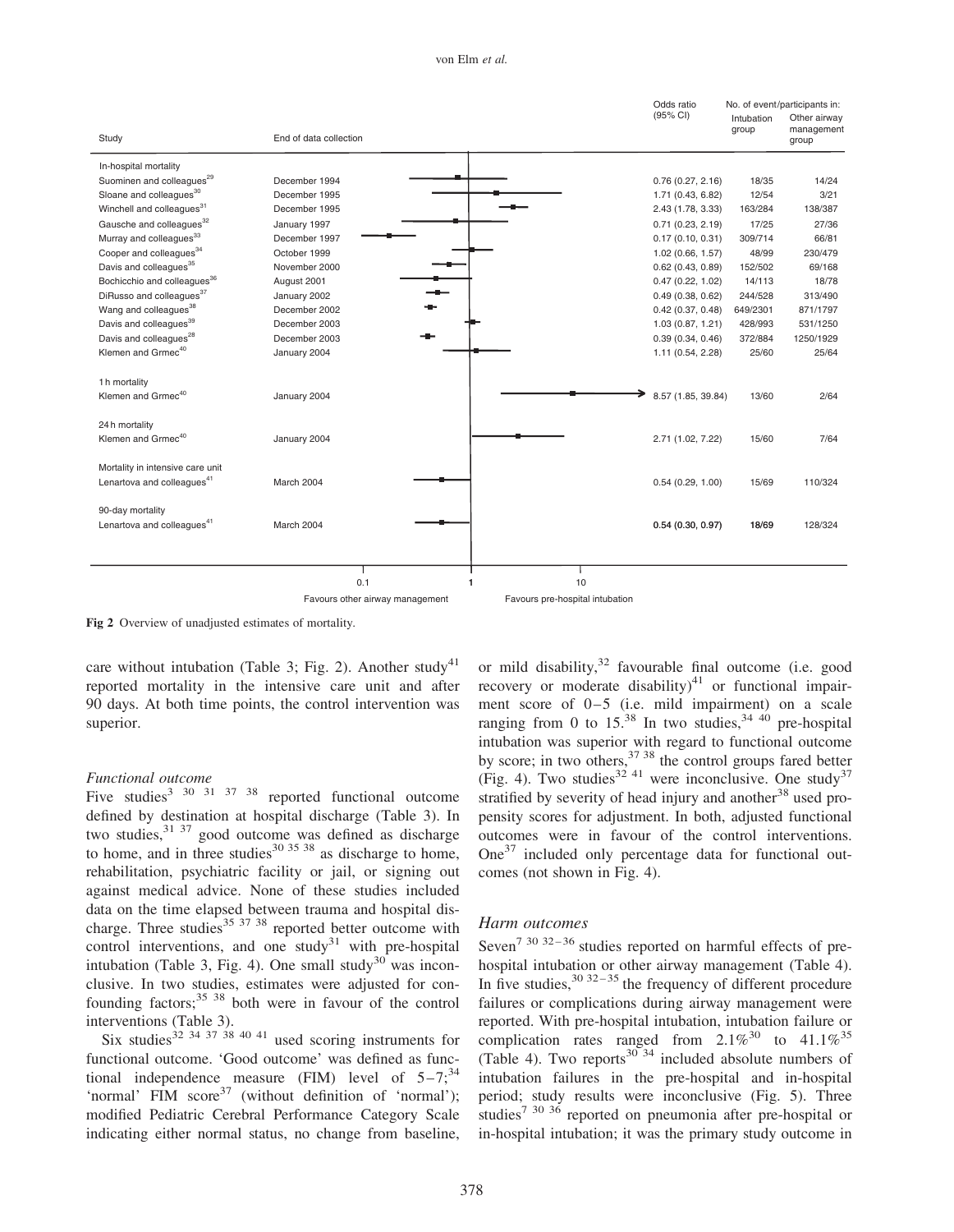| <b>Study</b>                                                               | Number of outcome events/patients<br>with pre-hospital intubation | Number of outcome events/patients<br>with control intervention                                                                      | Unadjusted odds ratio<br>$(95\% \text{ CI})^*$ | Absolute risk<br>difference | Factors used for adjusting<br>statistical models                                                                                                                                                                                                                  | <b>Adjusted odds</b><br>ratio (95% CI)* |
|----------------------------------------------------------------------------|-------------------------------------------------------------------|-------------------------------------------------------------------------------------------------------------------------------------|------------------------------------------------|-----------------------------|-------------------------------------------------------------------------------------------------------------------------------------------------------------------------------------------------------------------------------------------------------------------|-----------------------------------------|
| In-hospital mortality<br>Suominen and<br>colleagues <sup>29</sup>          | 14/24 (58.3%)                                                     | Intubated at regional hospital: 12/13<br>$(92.3\%)$ ; intubated at trauma centre: $6/22$<br>$(27.3\%)$ ; combined: 18/35 $(51.4\%)$ | 1.32 $(0.44 - 4.31)^{\dagger}$                 | $6.9\%$ <sup>†</sup>        | None                                                                                                                                                                                                                                                              |                                         |
| Sloane and<br>$\text{colleagues}^{30}$                                     | $3/21$ $(14.3\%)$                                                 | 12/54 (22.2%)                                                                                                                       | $1.71(0.39 - 10.53)$                           | $-7.9%$                     | None                                                                                                                                                                                                                                                              |                                         |
| Winchell and Hoyt <sup>31</sup><br>Gausche and<br>$\text{colleagues}^{32}$ | 138/387 (35.6%)<br>27/36 (75.0%)                                  | 163/284 (57.4%)<br>$17/25(68.0\%)$                                                                                                  | $2.43(1.75-3.37)$<br>$0.71(0.23 - 2.19)$       | $-21.8%$<br>7.0%            | None<br>None                                                                                                                                                                                                                                                      |                                         |
| Murray and<br>colleagues <sup>33</sup>                                     | 66/81 (81.5%)                                                     | 309/714 (43.3%)                                                                                                                     | $0.17(0.09 - 0.31)$                            | 38.2%                       | Gender, GCS, head AIS, ISS,<br>transport mode, assoc. injuries,<br>mechanism of injury                                                                                                                                                                            | $0.24$ $(0.11-0.49)^{\ddagger}$         |
| Cooper and<br>colleagues <sup>34</sup>                                     | 230/479 (48.0%)                                                   | 48/99 (48.5%)                                                                                                                       | $1.02(0.66 - 1.57)$                            | $-0.5%$                     | None                                                                                                                                                                                                                                                              |                                         |
| Davis and<br>colleagues <sup>35</sup>                                      | 69/168 (41.1%)                                                    | 152/502 (30.3%)                                                                                                                     | $0.62(0.43 - 0.91)$                            | 10.8%                       | Total of 15 matching parameters<br>mentioned in two different<br>paragraphs of article                                                                                                                                                                            | $0.66 (0.44 - 0.93)^{\ddagger}$         |
| Bochicchio and<br>$\text{colleagues}^{36}$                                 | 18/78 (23.0%)                                                     | 14/113 (12.4%)                                                                                                                      | $0.47(0.22 - 1.02)$                            | 10.6%                       | None                                                                                                                                                                                                                                                              |                                         |
| DiRusso and<br>$\text{colleagues}^{37}$                                    | 313/490 (63.9%)                                                   | Intubated at non-trauma centre: 128/254<br>$(50.5\%)$ ; intubated at trauma centre: 116/<br>274 (42.3%); combined: 244/528 (46.2%)  | $0.49(0.37-0.63)^{\dagger}$                    | $17.7\%$ <sup>†</sup>       | None (for subgroup with head<br>injury)                                                                                                                                                                                                                           |                                         |
| Wang and<br>colleagues <sup>38</sup>                                       | 871/1797 (48.5%)                                                  | 649/2301 (28.2%)                                                                                                                    | $0.42(0.37-0.48)$                              | 20.3%                       | Age, sex, head/neck AIS, systolic<br>arterial pressure on admission,<br>penetrating/blunt injury, mode of<br>transport, neuromuscular blocking<br>agents, propensity score for<br>pre-existing medical conditions,<br>in-hospital course, and social<br>variables | $0.25(0.20-0.35)$                       |
| Davis and<br>colleagues <sup>39</sup>                                      | 531/1250 (42.5%)                                                  | 428/993 (43.1%)                                                                                                                     | $1.03(0.87 - 1.21)$                            | $-0.6%$                     | Age, sex, mechanism,<br>preadmission hypotension, head<br>AIS, ISS, initial GCS                                                                                                                                                                                   | $1.42(1.13 - 1.78)$                     |
| Davis and<br>colleagues <sup>28</sup>                                      | 1250/1929 (64.8%)                                                 | 372/884 (42.1%)                                                                                                                     | $0.39(0.34 - 0.46)$                            | 22.7%                       | Choice of factors for adjustment is<br>unclear                                                                                                                                                                                                                    | $0.70(0.57-0.86)$                       |
| Klemen and Grmec <sup>40</sup>                                             | 25/64 (39.1%)                                                     | 25/60 (41.7%)                                                                                                                       | $1.11(0.51 - 2.43)$                            | $-2.6%$                     | Age, gender, mechanism of injury,<br>GCS, ISS, initial Sa <sub>o</sub> , syst. arterial<br>pressure                                                                                                                                                               | $3.85(1.84 - 6.38)$                     |
| Hartl and<br>colleagues <sup>42</sup>                                      | Total number: 441. Number of<br>deceased patients not reported    | Total number: 682. Number of deceased<br>patients not reported                                                                      | Not reported                                   | Not reported                | Hypotension status on day 1, age<br>(less/more than 60 yr), pupil status<br>on day 1 (normal/abnormal), initial<br>GCS                                                                                                                                            | $0.82(0.59 - 1.14)$                     |
| Stanic-Canji and<br>colleagues $43$                                        | Intubated patients: $n=31$                                        | Not intubated patients: $n=29$                                                                                                      | Not reported                                   | Not reported                |                                                                                                                                                                                                                                                                   |                                         |

Table 3 Overview of benefit outcomes. AIS, abbreviated injury score; GCS, Glasgow coma scale; ISS, Injury severity score; NA, not available; RHISS, Relative Head Injury Severity scale. \*OR >1 indicates better outcome with pre-hospital intubation. <sup>†</sup>Comparison groups combined. <sup>‡</sup>Calculated from reported data. <sup>§</sup>Extracted from published graph. <sup>1</sup>Based on all participants. <sup>+</sup>Only in survivors

Continued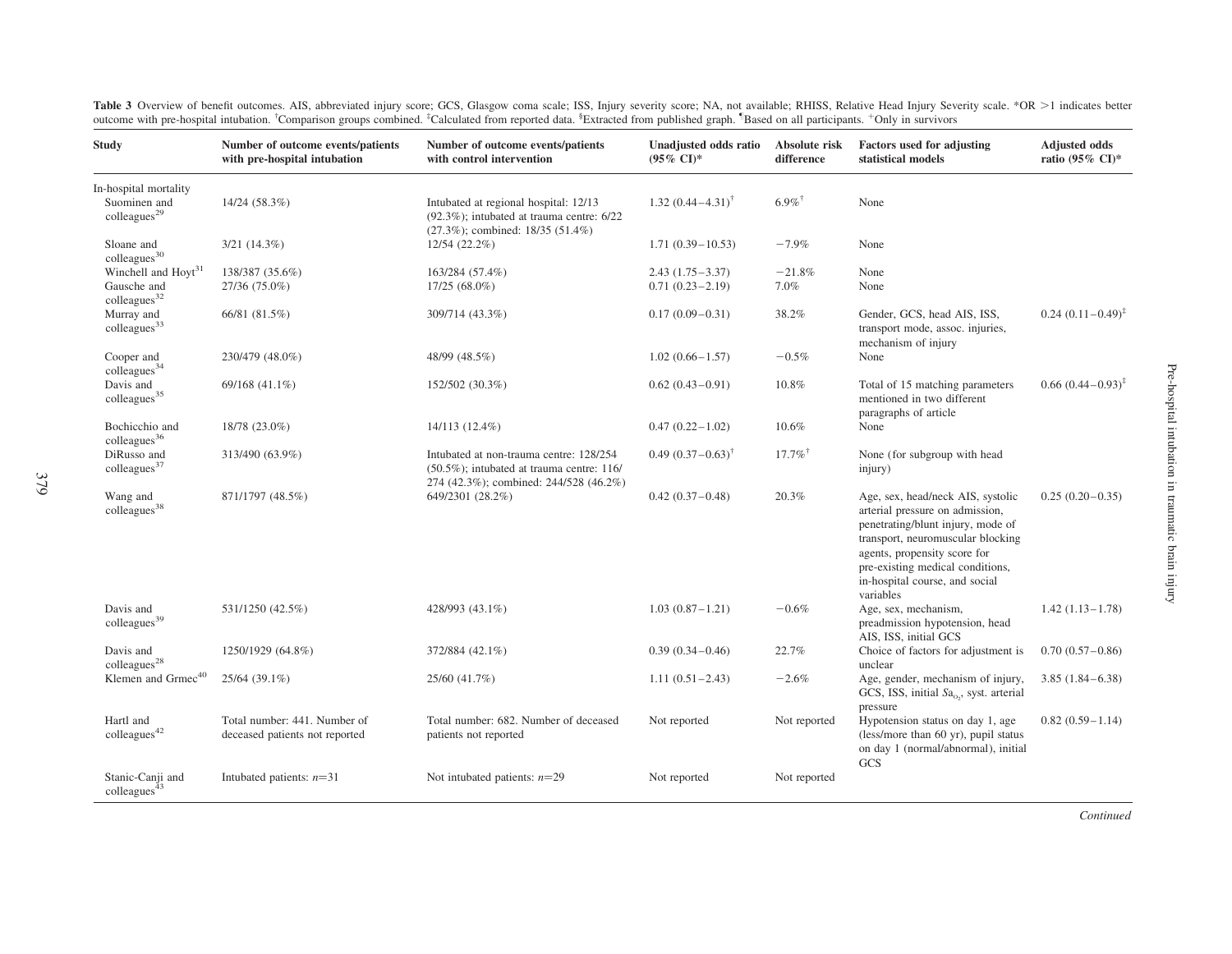|  | <b>Table 3.</b> Continued |
|--|---------------------------|
|--|---------------------------|

380

| <b>Study</b>                                                               | Number of outcome events/patients<br>with pre-hospital intubation                                                  | Number of outcome events/patients<br>with control intervention | Unadjusted odds ratio<br>$(95\% \text{ CI})^*$ | Absolute risk<br>difference | <b>Factors used for adjusting</b><br>statistical models                                                                                                                                                                                                           | <b>Adjusted odds</b><br>ratio (95% CI)* |
|----------------------------------------------------------------------------|--------------------------------------------------------------------------------------------------------------------|----------------------------------------------------------------|------------------------------------------------|-----------------------------|-------------------------------------------------------------------------------------------------------------------------------------------------------------------------------------------------------------------------------------------------------------------|-----------------------------------------|
| Other mortality time points                                                |                                                                                                                    |                                                                |                                                |                             |                                                                                                                                                                                                                                                                   |                                         |
| Klemen and Grmec <sup>40</sup>                                             | 1 h mortality: 2/64 (3.1%)                                                                                         | 13/60 (21.7%)                                                  | $8.57(1.78-80.67)$                             | $-18.6%$                    | Age, gender, mechanism of injury,<br>GCS, ISS, initial Sa <sub>o</sub> , syst. arterial<br>pressure                                                                                                                                                               | $2.24(1.78-2.91)$                       |
| Klemen and Grmec <sup>40</sup>                                             | 24 h mortality: 7/64 (10.9%)                                                                                       | 15/60 (25.0%)                                                  | $2.71(0.94 - 8.51)$                            | $-14.1%$                    | Age, gender, mechanism of injury,<br>GCS, ISS, initial Sa <sub>o</sub> , syst. arterial                                                                                                                                                                           | $2.61(1.83 - 3.85)$                     |
| Lenartova and<br>colleagues <sup>41</sup>                                  | Mortality in ICU: 110/324 (34.0%)                                                                                  | 15/69 (21.7%)                                                  | $0.54(0.30-0.97)$                              | 12.3%                       | pressure<br>None                                                                                                                                                                                                                                                  |                                         |
| Lenartova and<br>colleagues <sup>41</sup>                                  | 90 day mortality: 128/324 (39.5%)                                                                                  | $18/69$ $(26.1\%)$                                             | $0.54(0.29-1.00)$                              | 13.4%                       | None                                                                                                                                                                                                                                                              |                                         |
| Good outcome (defined by discharge destination)                            |                                                                                                                    |                                                                |                                                |                             |                                                                                                                                                                                                                                                                   |                                         |
| Sloane and<br>colleagues <sup>30</sup>                                     | $8/21(38.1\%)$                                                                                                     | 20/54 (37.0%)                                                  | $1.04(0.32 - 3.30)$                            | 1.1%                        | None                                                                                                                                                                                                                                                              |                                         |
| Winchell and Hoyt <sup>31</sup>                                            | 101/387 (26.1%)                                                                                                    | 48/284 (16.9%)                                                 | $1.74(1.16-2.61)$                              | 9.2%                        | None                                                                                                                                                                                                                                                              |                                         |
| Davis and<br>colleagues <sup>36</sup>                                      | 63/168 (37.5%)                                                                                                     | 247/502 (49.3%)                                                | $0.62$ $(0.43 - 0.90)^{\ddagger}$              | $-11.8%$                    | Total of 15 matching parameters<br>mentioned in two different<br>paragraphs of article                                                                                                                                                                            | $0.62(0.43 - 0.90)$                     |
| DiRusso and<br>colleagues <sup>37</sup>                                    | $20\%$                                                                                                             | $25\%$ <sup><math>\dagger,</math>§</sup>                       |                                                |                             | Stratification by RHISS; only data<br>for severe head injury were<br>extracted                                                                                                                                                                                    |                                         |
| Wang and<br>colleagues <sup>38</sup>                                       | 739/1797 (41.1%)                                                                                                   | 1344/2301 (58.4%)                                              | $0.50(0.44 - 0.56)$ <sup>1</sup>               | $-17.3%$                    | Age, sex, head/neck AIS, systolic<br>arterial pressure on admission,<br>penetrating/blunt injury, mode of<br>transport, neuromuscular blocking<br>agents, propensity score for<br>pre-existing medical conditions,<br>in-hospital course, and social<br>variables | $0.62(0.44 -$<br>$(0.87)^{4,+}$         |
| Good outcome (defined by scoring instrument)                               |                                                                                                                    |                                                                |                                                |                             |                                                                                                                                                                                                                                                                   |                                         |
| Gausche and<br>$\text{colleagues}^{32}$                                    | Paediatric cerebral performance<br>category scale (no/mild disability; no<br>change from baseline): $4/36$ (11.1%) | $2/25(8.0\%)$                                                  | $1.44(0.24 - 8.52)$                            | 3.1%                        | None                                                                                                                                                                                                                                                              |                                         |
| Cooper and<br>colleagues <sup>34</sup>                                     | Functional independence measure (5 or<br>more): 49/163 (30.0%)                                                     | 2/23(8.7%)                                                     | $4.51(1.03 - 40.95)$                           | 21.3%                       | None                                                                                                                                                                                                                                                              |                                         |
| DiRusso and<br>colleagues <sup>37</sup>                                    | Normal FIM score: $10\%$ <sup>§</sup>                                                                              | $20\%$ <sup><math>\ddagger</math>,§</sup>                      |                                                |                             | Stratification by RHISS                                                                                                                                                                                                                                           |                                         |
| Wang and<br>colleagues <sup>38</sup>                                       | Functional impairment score (0-<br>5=mild): 288/1797 (16.0%)                                                       | 761/2301 (33.0%)                                               | $0.39(0.33 - 0.45)$                            | $-17%$                      | Age, sex, head/neck AIS, systolic<br>arterial pressure on admission,<br>penetrating/blunt injury, mode of<br>transport, neuromuscular blocking<br>agents, propensity score for<br>pre-existing medical conditions,<br>in-hospital course, and social<br>variables | $0.52(0.38-0.71)^{4,+}$                 |
| Klemen and Grmec <sup>40</sup><br>Lenartova and<br>$\text{colleaves}^{41}$ | GOS 4 or 5: 34/64 (53.1%)<br>'Favourable outcome': 112/324 (34.6%)                                                 | 21/60(35%)<br>28/69 (40.6%)                                    | $1.57(0.70-3.53)$<br>$0.77(0.44 - 1.37)$       | 18.1%<br>$-6.0%$            | None<br>None                                                                                                                                                                                                                                                      |                                         |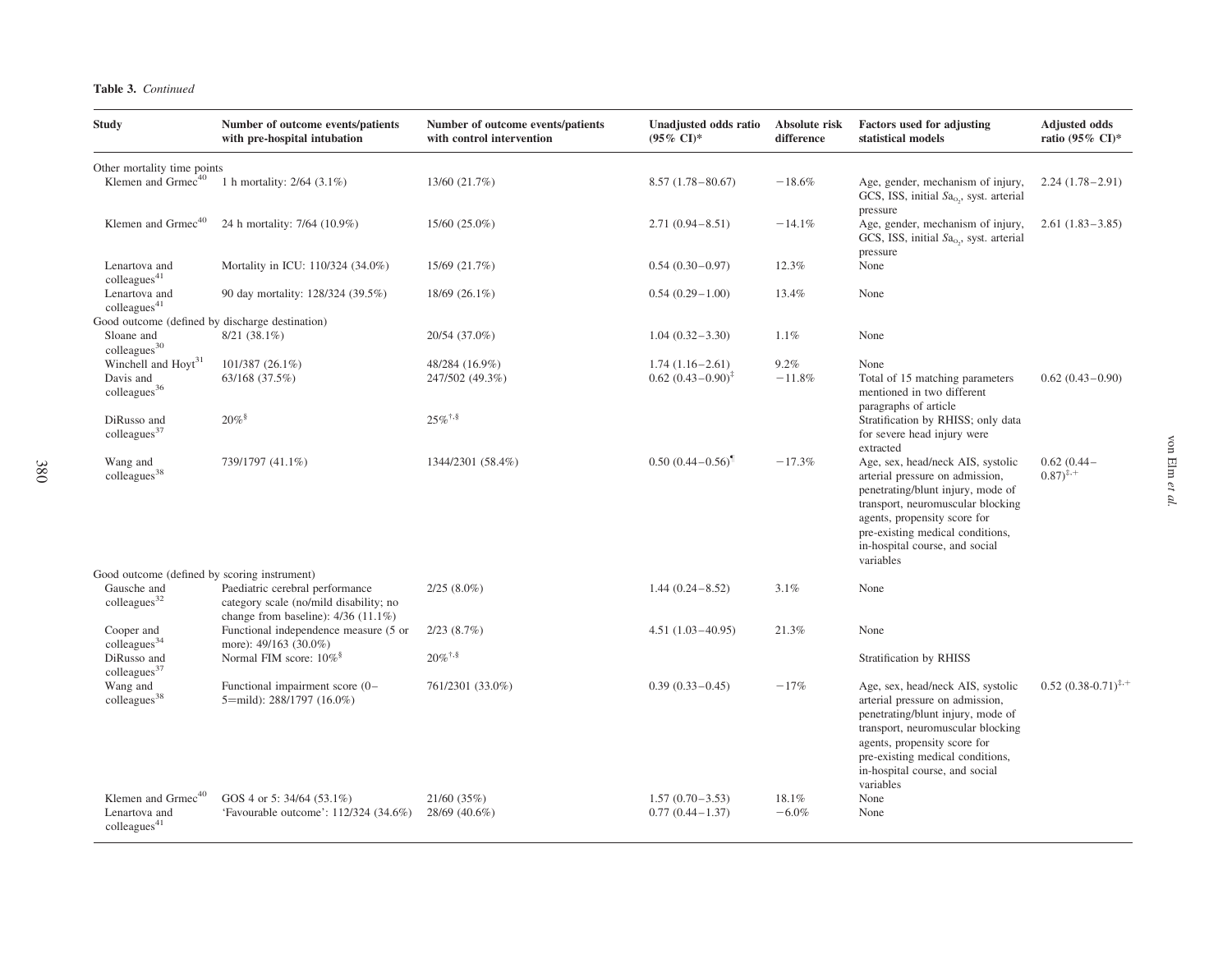one study.<sup>7</sup> Diagnostic criteria were reported in two,<sup>7 36</sup> but unclear in another.<sup>30</sup> Pre-hospital intubation was consistently associated with increased odds of pneumonia (Table 4, Fig. 5). One study<sup>35</sup> reported that inadvertent hyperventilation was associated with pre-hospital intubation. A paediatric study<sup>32</sup> included data on complications of airway management for all patients (including those



Fig 3 In-hospital mortality rates, L'Abbé plot of 13 included studies. Size of circles is proportional to study size.

with other injury) and showed no difference between study groups. Seven studies<sup>29 30 32 35 – 37 40</sup> included data on prehospital delays (Table 4). The mean or median time on scene with pre-hospital intubation ranged from  $11^{32}$  to 29 min,<sup>40</sup> and with control interventions from  $9^{32}$  to 27 min.<sup>40</sup> In three studies,  $30^{32}$  35 the time on scene was significantly longer with pre-hospital intubation.

# **Discussion**

We reviewed the current research evidence on the efficacy and harm of pre-hospital intubation and mechanical ventilation from more than 15 000 included TBI patients. The overall strength of this evidence was low. In many studies, we found a lack of statistical adjustment for important confounding factors and of reported detail about control interventions and harm outcomes. The reports did not show any consistent beneficial or harmful effect of prehospital intubation on critical outcomes.

#### Limitations of original studies

None of the included studies used proper randomization and therefore could not be classified as class 1 evidence. Three of 17 studies were class 2 and 14 studies class 3 evidence. It was unclear to what extent the included studies were susceptible to biases and overestimation of effects. Information on drop-outs was provided only rarely and,



Fig 4 Overview of unadjusted estimates of functional outcome.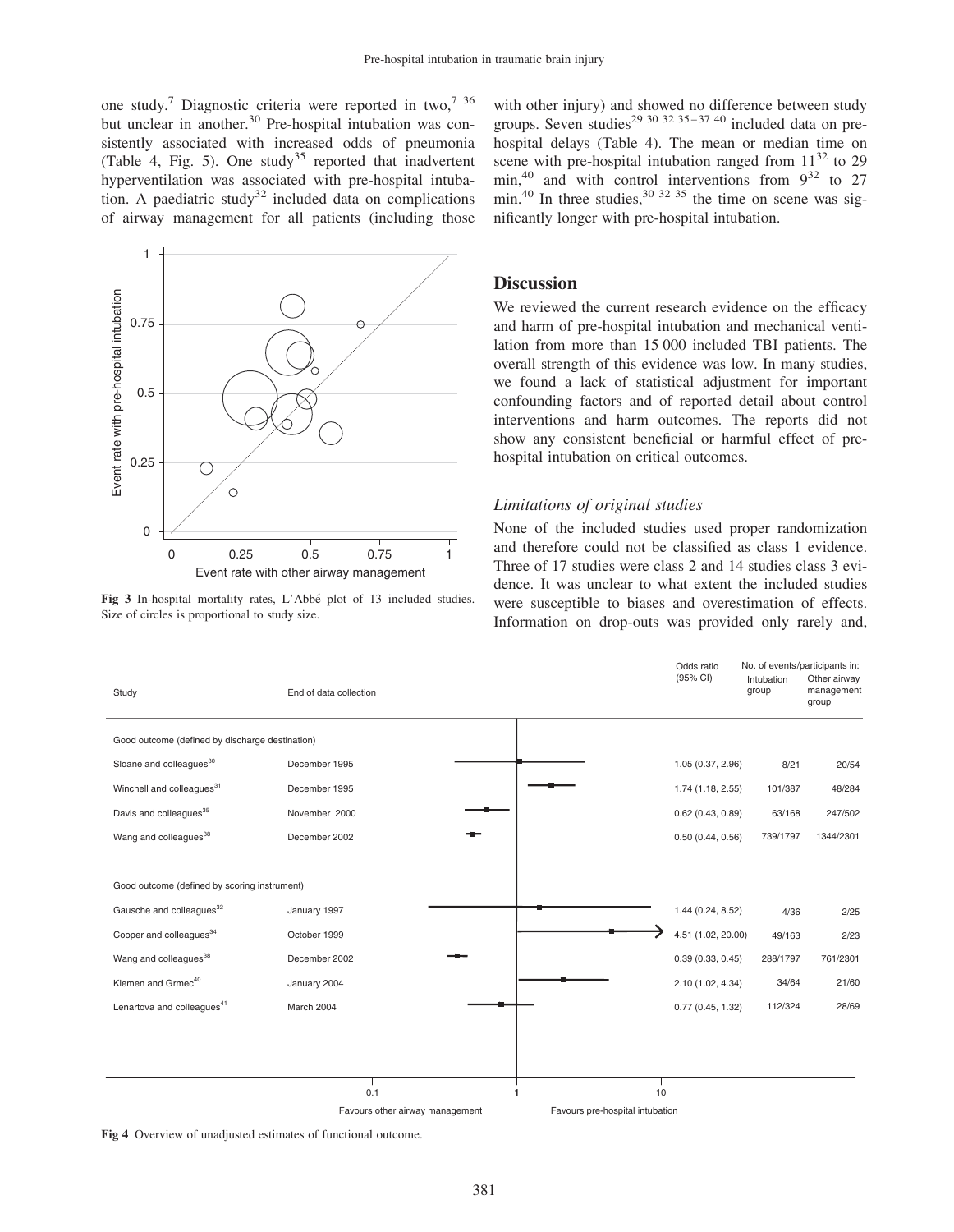Table 4 Overview of harm outcomes. IQR, inter-quartile range. NA, not available; sp, standard deviation. \*Statistically significant  $(P< 0.05)$  differences between study groups.  $\rm{†OR} > 1$  indicates better outcome with pre-hospital intubation. <sup>‡</sup>In all trauma patients. <sup>§</sup>All values are means (range) if not indicated otherwise. <sup>8</sup>Statistically significant difference to intubation at regional hospital. <sup>+</sup>Data extracted from the graph. patients intubated in trauma centre  $\overline{\phantom{a}}$ 

| <b>Study</b>                                                                                    | <b>Outcome</b> event                                                                                               | Number of patients with event/<br>overall number in pre-hospital<br>intubation group | Number of patients with event/<br>overall number in comparison<br>group                           | <b>Unadjusted odds</b><br>ratio (95% $CD^{\dagger}$ | Absolute risk<br>difference | <b>Factors</b> used for<br>statistical<br>adjustment |
|-------------------------------------------------------------------------------------------------|--------------------------------------------------------------------------------------------------------------------|--------------------------------------------------------------------------------------|---------------------------------------------------------------------------------------------------|-----------------------------------------------------|-----------------------------|------------------------------------------------------|
| Procedure failure<br>Sloane and<br>colleagues <sup>30</sup><br>Gausche and<br>colleagues $32$ # | Multiple intubation attempts<br>Intubation failure<br>Main stem intubation<br>Recognized/unrecognized dislodgement | $8/46$ (17.4%)<br>$1/47(2.1\%)$<br>18%<br>8/6%                                       | 36/263 (13.7%)<br>4/267(1.5%)<br><b>NA</b>                                                        | $0.75(0.31 - 2.02)$<br>$0.71(0.69 - 35.94)$         | 3.7%<br>0.6%                | None<br>None<br>None                                 |
| Murray and                                                                                      | Oesophageal intubation<br>Tube of incorrect size<br>Unsuccessful intubation                                        | 2%<br>24%<br>57/852 (6%)                                                             | NA                                                                                                |                                                     |                             | None                                                 |
| colleagues <sup>33</sup><br>Cooper and<br>colleagues <sup>34</sup>                              | Procedure or equipment failure or<br>complications                                                                 | 38/479 (7.9%)                                                                        | $8/99(8.1\%)$                                                                                     | $1.02(0.40-2.32)$                                   | $-0.2%$                     | None                                                 |
| Davis and<br>colleagues <sup>35</sup><br>Pneumonia                                              | Multiple intubation attempts                                                                                       | 86/209 (41.1%)                                                                       | <b>NA</b>                                                                                         |                                                     |                             | None                                                 |
| Sloane and<br>$\text{colleagues}^{30}$                                                          |                                                                                                                    | 14/47 (29.8%)                                                                        | 26/267 (9.7%)                                                                                     | $0.25(0.11-0.59)$                                   | 21.1%                       | None                                                 |
| Bochicchio and<br>colleagues <sup>36</sup>                                                      |                                                                                                                    | 38/78 (48.7%)                                                                        | 36/113 (31.8%)                                                                                    | $0.49(0.26 - 0.93)$                                 | 16.9%                       | None                                                 |
| Eckert and<br>$\text{colleagues}^7$                                                             |                                                                                                                    | 30/87 (34.5%)                                                                        | 72/276 (26.1%)                                                                                    | $0.67(0.39 - 1.17)$                                 | 8.4%                        | None for subgroup<br>with head injury                |
| Other harm outcomes<br>Gausche and<br>colleagues $32\ddagger$                                   | Complication of airway management incl.<br>gastric distension, vomiting, aspiration, oral/<br>airway trauma        | 176/363 (48.5%)                                                                      | 170/364 (46.7%)                                                                                   | $0.93(0.69-1.26)$                                   | 1.8%                        | None                                                 |
| Davis and<br>$\rm{colleagues}^{36}$                                                             | Inadvertent hyperventilation                                                                                       | 32/209 (15.3%)                                                                       | 50/627 (8.0%)                                                                                     | $0.48(0.29-0.80)$                                   | 7.3%                        | None                                                 |
| Prolongation of pre-hospital period $(min)^{\$}$                                                |                                                                                                                    |                                                                                      |                                                                                                   |                                                     |                             |                                                      |
| Suominen and<br>colleagues <sup>29</sup>                                                        | Call to arrival in level 1 trauma centre                                                                           | 56.4 $(20.0 - 143.0)*$ <sup>-1</sup>                                                 | Intubation at regional hospital: 111.6<br>$(55-150)$ , at level 1 trauma centre<br>$45.0(16-108)$ |                                                     |                             | None                                                 |
| Sloane and<br>colleagues <sup>30</sup>                                                          | Time on scene<br>Transport time                                                                                    | $25.7*$<br>$10.5*$                                                                   | 14.2<br>13.3                                                                                      |                                                     |                             | None                                                 |
| Gausche and<br>colleagues $32$ #                                                                | Time on scene<br>Transport time                                                                                    | Median 11 (IQR $7-16$ )*<br>Median $6$ (IQR $4-9$ )                                  | Median 9 (IQR $5-13$ )<br>Median $6$ (IOR $4-8$ )                                                 |                                                     |                             | None                                                 |
| Davis and<br>$\text{colleagues}^{35}$                                                           | Total time<br>Time on scene                                                                                        | Median 23 (IOR 18-29)*<br>$22.8*$                                                    | Median 20 (IOR 16-26)<br>16.4                                                                     |                                                     |                             | None                                                 |
| Bochicchio and<br>$\text{colleagues}^{36,+}$                                                    | Dispatch of team until hospital arrival<br>(ground/air transport)                                                  | $46/52*$                                                                             | 30/37                                                                                             |                                                     |                             | None                                                 |
| DiRusso and<br>$\text{colleagues}^{37}$                                                         | Time of incident until hospital arrival                                                                            | $119*$                                                                               | $88^{\#}$                                                                                         |                                                     |                             | None                                                 |
| Klemen and<br>$\mbox{Grmec}^{40}$                                                               | Time on scene                                                                                                      | $29$ (sp $8$ )                                                                       | $27$ (sp 9)                                                                                       |                                                     |                             | None                                                 |

von Elm

et al.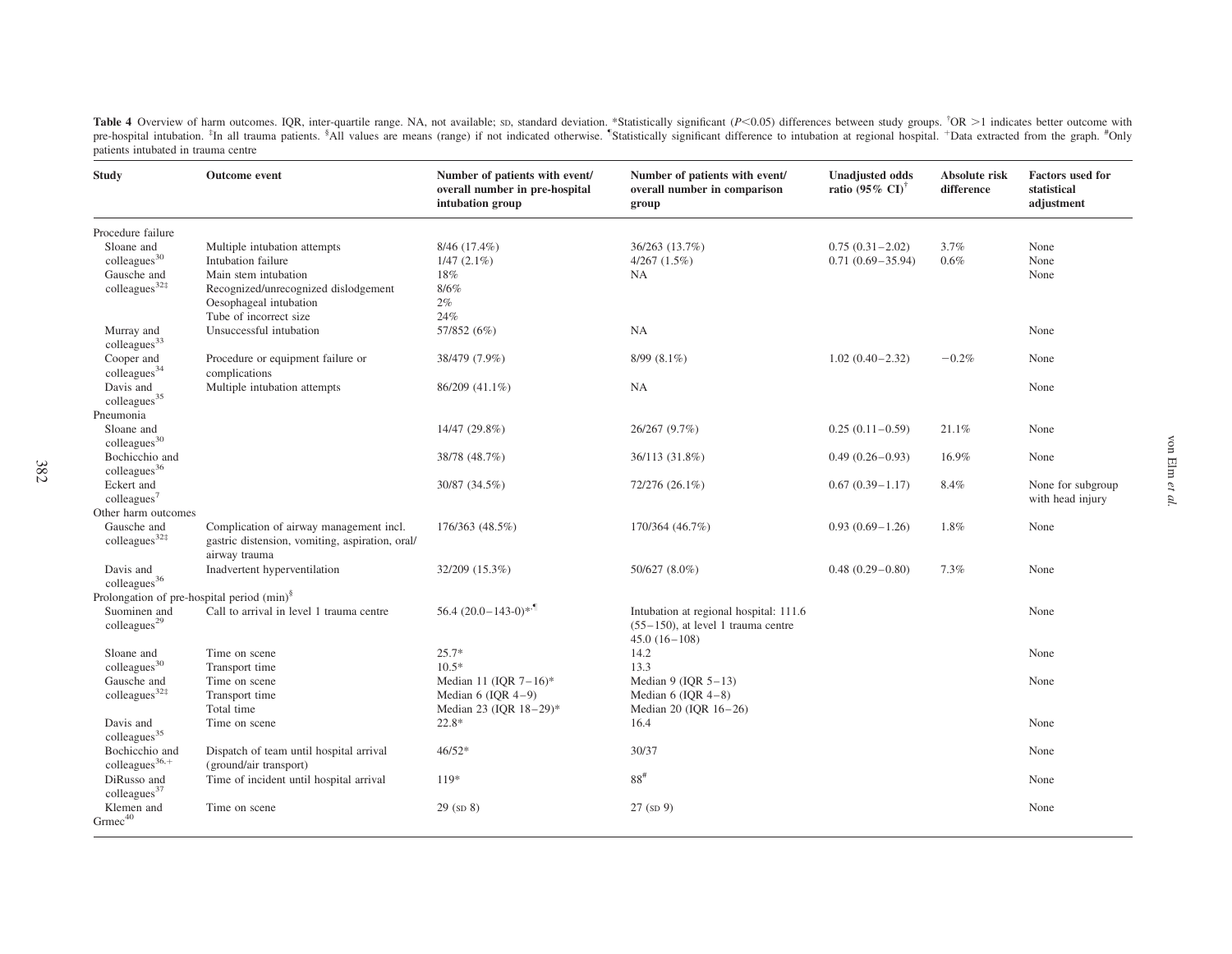

Fig 5 Overview of unadjusted estimates of harm outcomes.

consequently, attrition could not be assessed. Most studies were based on already existing data sets such as trauma registries. Although such studies are often larger than experimental studies, their internal validity is often limited. Six of the studies included had  $\leq$ 200 participants with TBI. Clearly, the small sample size limits the validity of these studies. Some included studies had long durations of data collection or used historical controls. Differences in observed effects may be due to changes in clinical practice and organization of health services over time rather than the interventions compared. Further, multi-purpose data sets often lack information on important confounders and patient-relevant long-term outcomes. Most included studies reported in-hospital mortality, but only a few on other important outcomes (e.g. functional outcome after 6 months). In some studies, data on confounding factors were collected but not used for statistical adjustment. For instance, in two studies, there was a difference in initial GCS between the intubation and the control group that was not accounted for in the analyses.<sup>7 29</sup> Other studies were too small to allow multivariate analyses. The control groups of most studies were not sufficiently described. For instance, airway management before hospital admission was often not described for studies with intubation in the emergency department as control intervention. The data suggested that the comparison groups differed in several aspects, such as injury severity. Other important study information was given only sparsely including intubation failure rates, skills and training for intubation, monitoring of mechanical ventilation on the accident scene and during transport, and institutional characteristics including TBI patient volume of trauma centres. Some studies used outcomes with short follow-up times or variable definition (e.g. hospital discharge). However, it is inappropriate to evaluate functional outcomes or quality of life earlier than 6 months after injury.44

# Strengths and limitations of our review

We used rigorous review methods to search and assess the relevant literature. Compared with earlier reviews, <sup>45 46</sup> our literature search was more extensive and the inclusion criteria were stricter. For instance, we excluded studies on pre-hospital intubation and neuromuscular blocking<sup>16</sup> and those without well-defined groups of TBI patients. $23-26$ However, we may have missed eligible studies, in particular if they were not indexed in the used literature databases or not published in full. Further, it is possible that some studies, for example, those with inconclusive results, were not published or that other reporting biases occurred. For instance, we observed that most investigations were performed in the USA, and most of them in California, while other countries were under-represented. However, we refrained from a more formal investigation of possible biases given that pooled analyses were not feasible. Our appraisal of study quality and relevance of findings was based on established frameworks.<sup>9</sup> <sup>10</sup> We focused on the available evidence from research studies and excluded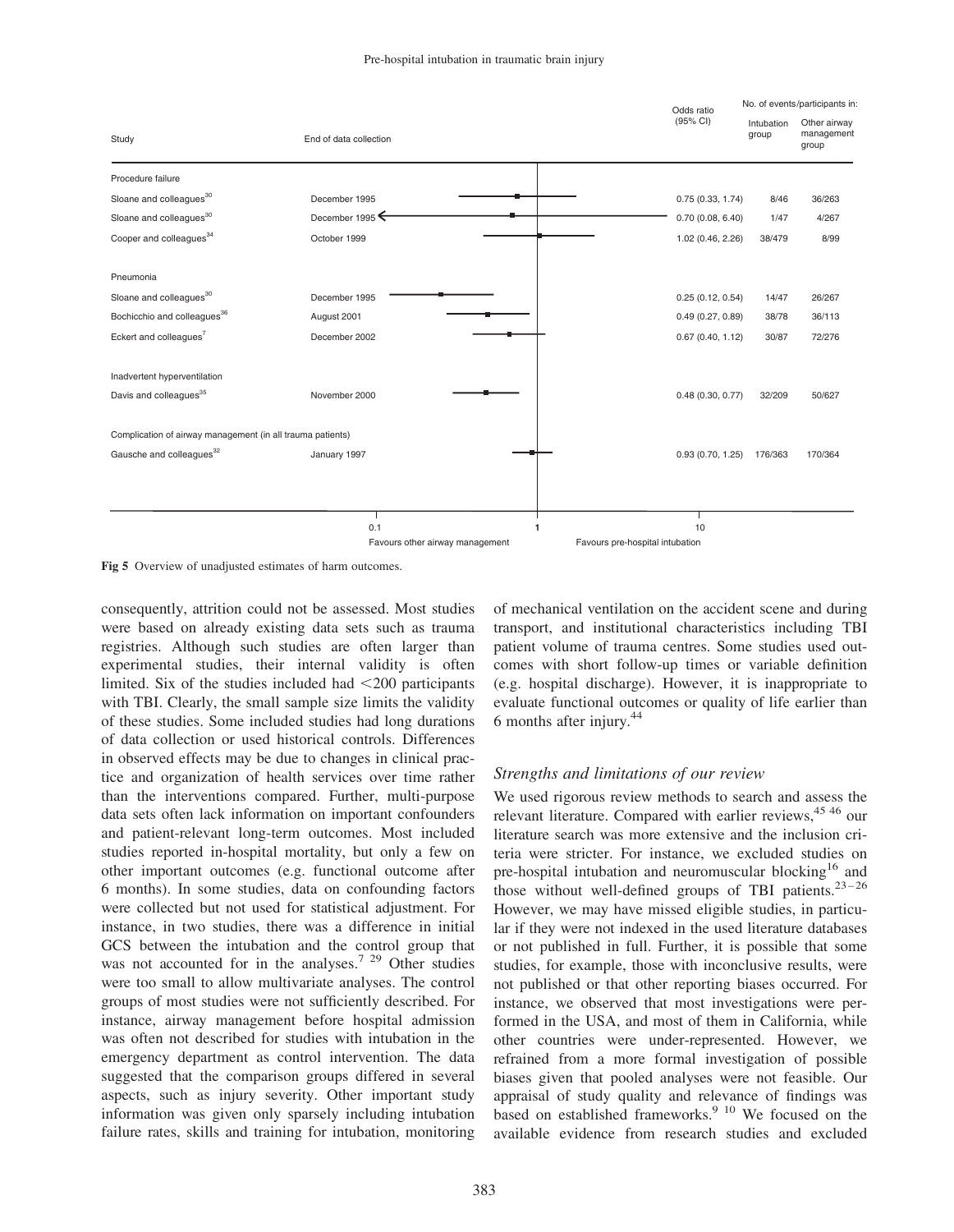other types of information. We extracted data on harmful effects in order to complement our review and found rates of procedure failure and pneumonia that were higher than in previously published papers. $47.48$  Eight of the 17 studies included children as the main study population or as a subgroup. In order to be comprehensive, we presented the available data on pre-hospital intubation in children while acknowledging that the care for very young TBI patients is specific and the trade-off between benefit and harm of intubation may be different for them.<sup>49</sup>

### Clinical interpretation of findings

Given the relative uncertainty from the research, additional factors may be important in a specific clinical situation, including oxygen saturation before and after initial oxygen therapy, ventilation before and after manual clearing of the upper airway, facial trauma, and anticipated delays until definitive trauma care. A more conservative attitude towards pre-hospital intubation has been proposed in a current guideline<sup>50</sup> and, in particular, if expected transport time is short.<sup>51</sup> In addition, the availability of well-trained OHEMS teams with low intubation failure rates may be an argument for more permissive use of pre-hospital intubation. However, if this invasive procedure and the ensuing mechanical ventilation are performed poorly, the negative effects may outweigh potential benefits.<sup>18</sup> There were few reports of harm from intubation in the included studies. Multiple and prolonged intubation attempts, inadequate oxygenation, or excessive ventilation can contribute to secondary brain insult. Adequate training of staff is therefore crucial and should be the subject of future quality improvement studies. Both hyper- and hypocapnia may be strong components in secondary brain insult.<sup>52</sup> However, we emphasize that, although the effectiveness of pre-hospital intubation is uncertain, the situation may be different for other pre-hospital interventions. For instance, supplemental oxygen is recommended in recent guidelines.<sup>10</sup>

We found few studies planned explicitly to address our study question and no randomized trials. Well-designed randomized and non-randomized studies are needed to further elucidate whether, and in what circumstances, pre-hospital intubation is beneficial or harmful. Such studies could be strengthened by the following methodological features:

- (i) recording of severity of TBI and concomitant injuries using standard classification schemes;
- (ii) clear definition and description of control interventions;
- (iii) intubation training of OHEMS staff (e.g. minimum of 60 intubations); $53$
- (iv) definition of organizational characteristics of participating OHEMS and hospitals, as they influence patient outcome;<sup>54 55</sup>
- (v) reporting of patient volume of participating trauma centres (larger centres were found to have lower mortality): $56$
- (vi) adherence to accepted standard procedures for intubation and monitoring of harmful effects of intubation;
- (vii) collection of data on respiratory and ventilation measures including hypocarbia during the prehospital period; blood gas analyses at the time of hospital admission;
- (viii) documentation of delays between accident and clinical decision about neurosurgery (e.g. defined by the time of neurosurgical consultation);
- (ix) the use of validated outcome measures (e.g. extended Glasgow outcome score) at fixed and meaningful time points<sup>57</sup> and blinding of those assessing outcomes to study interventions or important predictive factors;
- (x) monitoring of loss to follow-up at all stages.

In conclusion, current evidence on the efficacy and harm of pre-hospital intubation in TBI patients comes mostly from observational studies, many of which are retrospective database studies. Overall, we found that the included studies were of low methodological quality, reported on few critical outcomes except for in-hospital mortality, and had inconsistent results. Consequently, we regarded the studies as insufficient to underpin any generally applicable recommendation for pre-hospital intubation. This underlines the general notion that the evidence base to define best practice for pre-hospital TBI care is insufficient.<sup>58</sup> The benefit and harm of pre-hospital intubation likely depend on additional factors including organization of emergency medical services, skills of staff, risk of procedure failure, and expected transport times. If such factors are well known in a given clinical situation, they should be used to inform the decision-making on the accident scene.

#### References

- 1 Jennett B. Epidemiology of head injury. J Neurol Neurosurg Psychiatry 1996; 60: 362-9
- 2 von Elm E, Osterwalder JJ, Graber C, et al. Severe traumatic brain injury in Switzerland—feasibility and first results of a cohort study. Swiss Med Wkly 2008; 138: 327 – 34
- 3 Chesnut RM, Marshall LF, Klauber MR, et al. The role of secondary brain injury in determining outcome from severe head injury. J Trauma 1993; 34: 216-22
- 4 Schreiber MA, Aoki N, Scott BG, Beck JR. Determinants of mortality in patients with severe blunt head injury. Arch Surg 2002; 137: 285 –90
- 5 Stocchetti N, Furlan A, Volta F. Hypoxemia and arterial hypotension at the accident scene in head injury. J Trauma 1996; 40:  $764 - 7$
- 6 Lerner EB, Moscati RM. The golden hour: scientific fact or medical 'urban legend'? Acad Emerg Med 2001; 8: 758 – 60
- 7 Eckert MJ, Davis KA, Reed RL, II, et al. Urgent airways after trauma: who gets pneumonia? J Trauma 2004; 57: 750-5
- 8 Davis DP, Idris AH, Sise MJ, et al. Early ventilation and outcome in patients with moderate to severe traumatic brain injury. Crit Care Med 2006; 34: 1202-8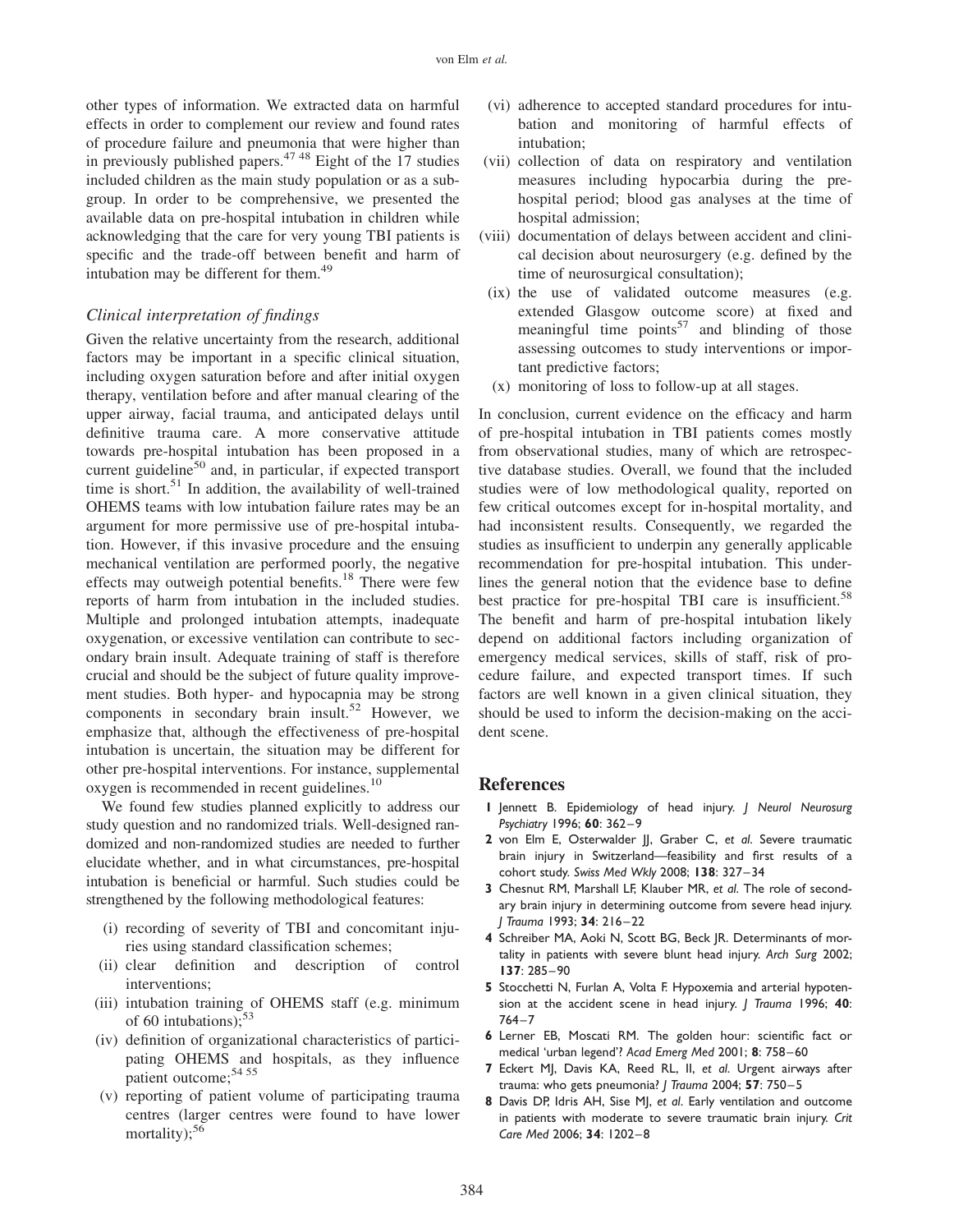- 9 Atkins D, Best D, Briss PA, et al. Grading quality of evidence and strength of recommendations. Br Med | 2004; 328: 1490
- 10 Brain Trauma Foundation. Guidelines for the management of severe traumatic brain injury. J Neurotrauma 2007; 24: SI-106
- 11 Davis DP, Kimbro TA, Vilke GM. The use of midazolam for prehospital rapid-sequence intubation may be associated with a dose-related increase in hypotension. Prehosp Emerg Care 2001; 5: 163–8
- 12 Di Bartolomeo S, Sanson G, Nardi G, Scian F, Michelutto V, Lattuada L. Effects of 2 patterns of prehospital care on the outcome of patients with severe head injury. Arch Surg 2001; 136: 1293 – 300
- 13 Grmec S, Mally S. Prehospital determination of tracheal tube placement in severe head injury. Emerg Med J 2004; 21: 518 – 20
- 14 Koenig KL. Rapid-sequence intubation of head trauma patients: prevention of fasciculations with pancuronium versus minidose succinylcholine. Ann Emerg Med 1992; 21: 929-32
- 15 Ochs M, Davis D, Hoyt D, Bailey D, Marshall L, Rosen P. Paramedic-performed rapid sequence intubation of patients with severe head injuries. Ann Emerg Med 2002: 40: 159-67
- 16 Bulger EM, Copass MK, Sabath DR, Maier RV, Jurkovich GJ. The use of neuromuscular blocking agents to facilitate prehospital intubation does not impair outcome after traumatic brain injury. J Trauma 2005; 58: 718-23, discussion 23-4
- 17 Helm M, Hauke J, Lampl L. A prospective study of the quality of pre-hospital emergency ventilation in patients with severe head injury. Br J Anaesth 2002; 88: 345-9
- 18 Helm M, Schuster R, Hauke J, Lampl L. Tight control of prehospital ventilation by capnography in major trauma victims. Br J Anaesth 2003; 90: 327-32
- 19 Davis DP, Ochs M, Hoyt DB, Marshall LK, Rosen P. The San Diego Paramedic Rapid Sequence Intubation Trial: a three-year experience. Acad Emerg Med 2003; 10: 446
- 20 Deitch S, Davis DP, Schatteman J, Chan TC, Vilke GM. The use of etomidate for prehospital rapid-sequence intubation. Prehosp Emerg Care 2003; 7: 380 – 3
- 21 Nakayama DK, Gardner MJ, Rowe MI. Emergency endotracheal intubation in pediatric trauma. Ann Surg 1990; 211: 218-23
- 22 Erler C, Lafayette W, Rutherford W, et al. Inadequate respiratory support in head injury patients. Air Med | 1993; 7: 223-6
- 23 Stockinger ZT, McSwain NE, Jr. Prehospital endotracheal intubation for trauma does not improve survival over bag-valve-mask ventilation. *J Trauma* 2004; **56**: 531-6
- 24 Eckstein M, Chan L, Schneir A, Palmer R. Effect of prehospital advanced life support on outcomes of major trauma patients. J Trauma 2000; 48: 643– 8
- 25 Christensen EF, Hoyer CC. Prehospital tracheal intubation in severely injured patients: a Danish observational study. Br Med J 2003; 327: 533 – 4
- 26 Lockey D, Davies G, Coats T. Survival of trauma patients who have prehospital tracheal intubation without anaesthesia or muscle relaxants: observational study. Br Med J 2001; 323: 141
- 27 Dunford JV, Davis DP, Ochs M, Doney M, Hoyt DB. Incidence of transient hypoxia and pulse rate reactivity during paramedic rapid sequence intubation. Ann Emerg Med 2003; 42: 721 – 8
- 28 Davis DP, Peay J, Sise MJ, et al. The impact of prehospital endotracheal intubation on outcome in moderate to severe traumatic brain injury. J Trauma 2005; 58: 933-9
- 29 Suominen P, Baillie C, Kivioja A, Ohman J, Olkkola KT. Intubation and survival in severe paediatric blunt head injury. Eur J Emerg Med 2000; 7: 3–7
- 30 Sloane C, Vilke GM, Chan TC, Hayden SR, Hoyt DB, Rosen P. Rapid sequence intubation in the field versus hospital in trauma patients. J Emerg Med 2000; 19: 259 – 64
- 31 Winchell RI, Hoyt DB. Endotracheal intubation in the field improves survival in patients with severe head injury. Trauma Research and Education Foundation of San Diego. Arch Surg 1997; 132: 592 – 7
- 32 Gausche M, Lewis RJ, Stratton SJ, et al. Effect of out-of-hospital pediatric endotracheal intubation on survival and neurological outcome: a controlled clinical trial. J Am Med Assoc 2000; 283: 783 – 90
- 33 Murray JA, Demetriades D, Berne TV, et al. Prehospital intubation in patients with severe head injury. *J Trauma* 2000; 49: 1065-70
- 34 Cooper A, DiScala C, Foltin G, Tunik M, Markenson D, Welborn C. Prehospital endotracheal intubation for severe head injury in children: a reappraisal. Semin Pediatr Surg 2001; 10: 3–6
- 35 Davis DP, Hoyt DB, Ochs M, et al. The effect of paramedic rapid sequence intubation on outcome in patients with severe traumatic brain injury. *I Trauma* 2003: **54**: 444-53
- 36 Bochicchio GV, Ilahi O, Joshi M, Bochicchio K, Scalea TM. Endotracheal intubation in the field does not improve outcome in trauma patients who present without an acutely lethal traumatic brain injury. *I Trauma* 2003; **54**: 307-11
- 37 DiRusso SM, Sullivan T, Risucci D, Nealon P, Slim M, Intubation of pediatric trauma patients in the field: predictor of negative outcome despite risk stratification. *| Trauma* 2005; 59: 84-90, discussion -1
- 38 Wang HE, Peitzman AB, Cassidy LD, Adelson PD, Yealy DM. Out-of-hospital endotracheal intubation and outcome after traumatic brain injury. Ann Emerg Med 2004; 44: 439 – 50
- 39 Davis DP, Peay J, Serrano JA, et al. The impact of aeromedical response to patients with moderate to severe traumatic brain injury. Ann Emerg Med 2005; 46: 115-22
- 40 Klemen P, Grmec S. Effect of pre-hospital advanced life support with rapid sequence intubation on outcome of severe traumatic brain injury. Acta Anaesthesiol Scand 2006; 50: 1250-4
- 41 Lenartova L, Janciak I, Wilbacher I, Rusnak M, Mauritz W. Severe traumatic brain injury in Austria III: prehospital status and treatment. Wien Klin Wochenschr 2007; 119: 35-45
- 42 Hartl R, Gerber LM, Iacono L, Ni Q, Lyons K, Ghajar J. Direct transport within an organized state trauma system reduces mortality in patients with severe traumatic brain injury. J Trauma 2006; 60: 1250-6, discussion 6
- 43 Stanic-Canji D, Popovic N, Draskovic B. Endotracheal intubation in prehospital treatment of children with craniocerebral injuries. Acta Chir Iugosl 2006; 53: 45-50
- 44 Narayan RK, Michel ME, Ansell B, et al. Clinical trials in head injury. J Neurotrauma 2002; 19: 503 – 57
- 45 Mackway-Jones K. Best evidence topic report. Towards evidence based emergency medicine: best BETs from the Manchester Royal Infirmary. Emerg Med J 2005; 22: 887
- 46 Wang HE, Yealy DM. Out-of-hospital endotracheal intubation: where are we? Ann Emerg Med 2006; 47: 532-41
- 47 Arozullah AM, Khuri SF, Henderson WG, Daley J. Development and validation of a multifactorial risk index for predicting postoperative pneumonia after major noncardiac surgery. Ann Intern Med 2001; 135: 847-57
- 48 Rose DK, Cohen MM. The airway: problems and predictions in 18,500 patients. Can | Anaesth 1994; 41: 372-83
- 49 Adelson PD, Bratton SL, Carney NA, et al. Guidelines for the acute medical management of severe traumatic brain injury in infants children and adolescents. Pediatr Crit Care Med 2003; 4:  $9 - 11$
- 50 Badjatia N, Carney N, Crocco TJ, et al. Guidelines for prehospital management of traumatic brain injury 2nd edition. Prehosp Emerg Care 2008; 12: S1-52